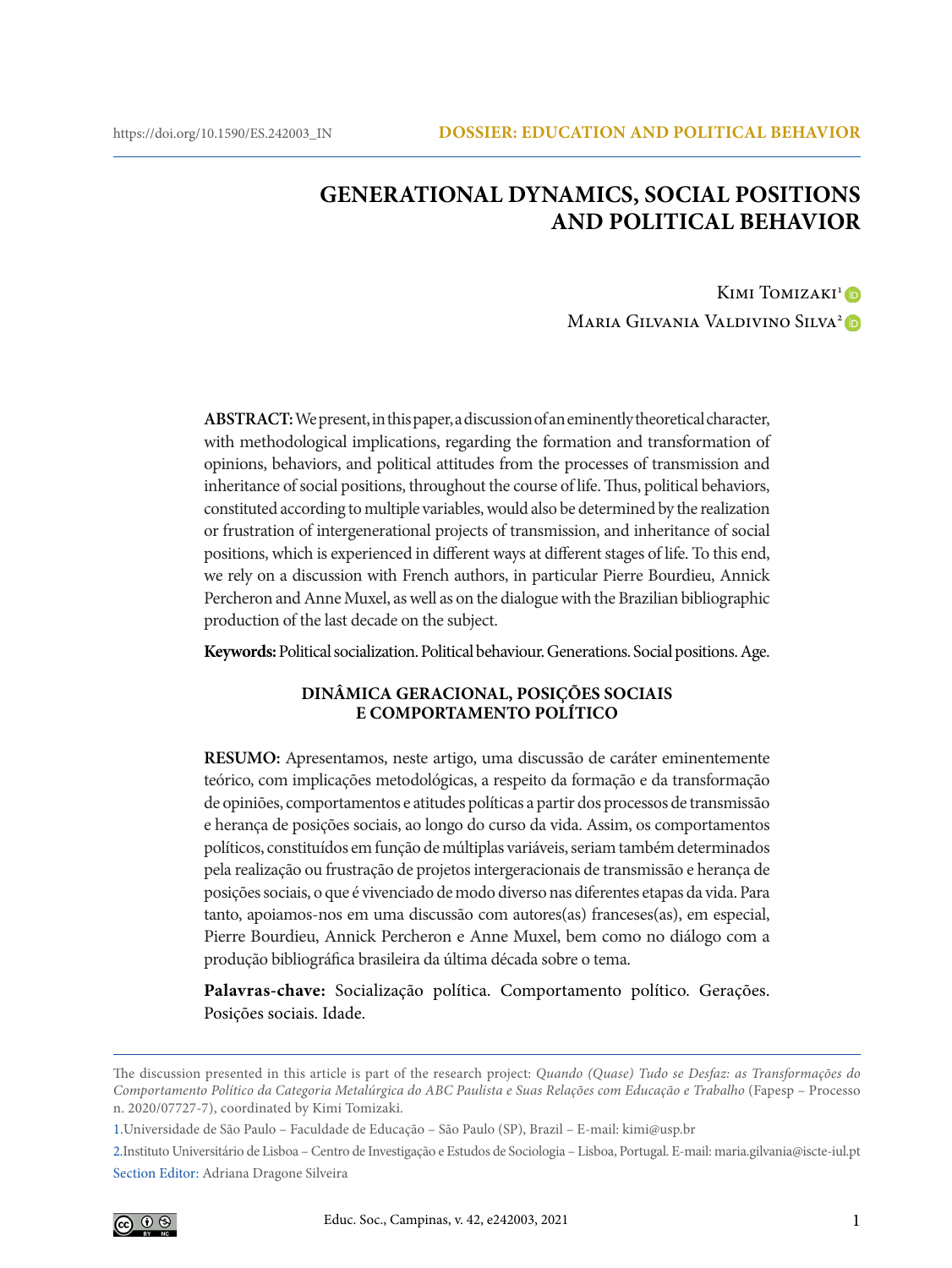#### **DINÁMICA GENERACIONAL, POSICIONES SOCIALES Y COMPORTAMIENTO POLÍTICO**

**RESUMEN:** En este artículo presentamos una discusión de carácter eminentemente teórico, con implicaciones metodológicas, sobre la formación y transformación de opiniones, comportamientos y actitudes políticas a partir de los procesos de transmisión y herencia de posiciones sociales, a lo largo del curso de la vida. Así, los comportamientos políticos, constituidos por múltiples variables, también son determinados por la realización o frustración de proyectos intergeneracionales de transmisión y herencia de posiciones sociales, que se vive de manera diversa en las etapas de la vida. Para ello, nos apoyamos en una discusión con autores franceses, en particular, Pierre Bourdieu, Annick Percheron y Anne Muxel, y en el diálogo con la producción bibliográfica brasileña de la última década sobre el tema.

**Palabras-clave:** Socialización política. Comportamiento político. Generaciones. Posiciones sociales. Edad.

## Introduction

s democratic regimes are more intensely questioned (and at risk), increases the demands surrounding<br>the challenging intellectual and political task of discussing the effects of educational processes,<br>especially schooling, the challenging intellectual and political task of discussing the effects of educational processes, especially schooling, on the formation of political behaviors of citizens. As we have already discussed in previous publications, we believe that political behaviors, or, more broadly, the ways in which individuals and groups perceive and react to events of "political nature", can be considered, among other factors, also as a result of the educational processes developed in various socializing instances (family, school, work, church, unions, parties, associative spaces, etc.). Therefore, in order to carry out an analysis of the effects of education on political behavior, we would have to carry out two theoretical and methodological movements: 1) understand the nature and characteristics of the different formative processes of perception and assessment schemes of the reality of individuals and groups; and 2) to analyze the effects of social, economic and political circumstances, which would also include changes in the political field itself (TOMIZAKI; CARVALHO-SILVA; SILVA, 2016).

In this article, in order to deepen this debate, we will dedicate ourselves to present an eminently theoretical discussion, with methodological implications, on the formation and transformation of political behaviors as part of the processes of transmission and inheritance of certain social positions. Therefore, we assume that the perspectives (individual, family and class) in terms of possibilities or limits of reproduction or alteration of social position, and the strategies associated with them, have important effects on educational processes in general and, therefore, also on the formation of political behavior. It is, therefore, an unusual approach in Brazil, which relates such behaviors to the realization or frustration of intergenerational projects of mobility or conservation of social positions, which can be experienced in very different ways depending on the stage of life. In other words, we will discuss the development of political opinions, behaviors and attitudes<sup>1</sup> from two dimensions that have an important influence on educational processes and the relationship with politics: 1) the transmission and inheritance of social positions of individuals and groups; and 2) the different stages of life, both considered in the context of the dynamics of intergenerational relations<sup>2</sup>.

In order to carry out this theoretical exercise, we rely on the contributions of different authors, especially Pierre Bourdieu, Annick Percheron and Anne Muxel, whose works allow us to support the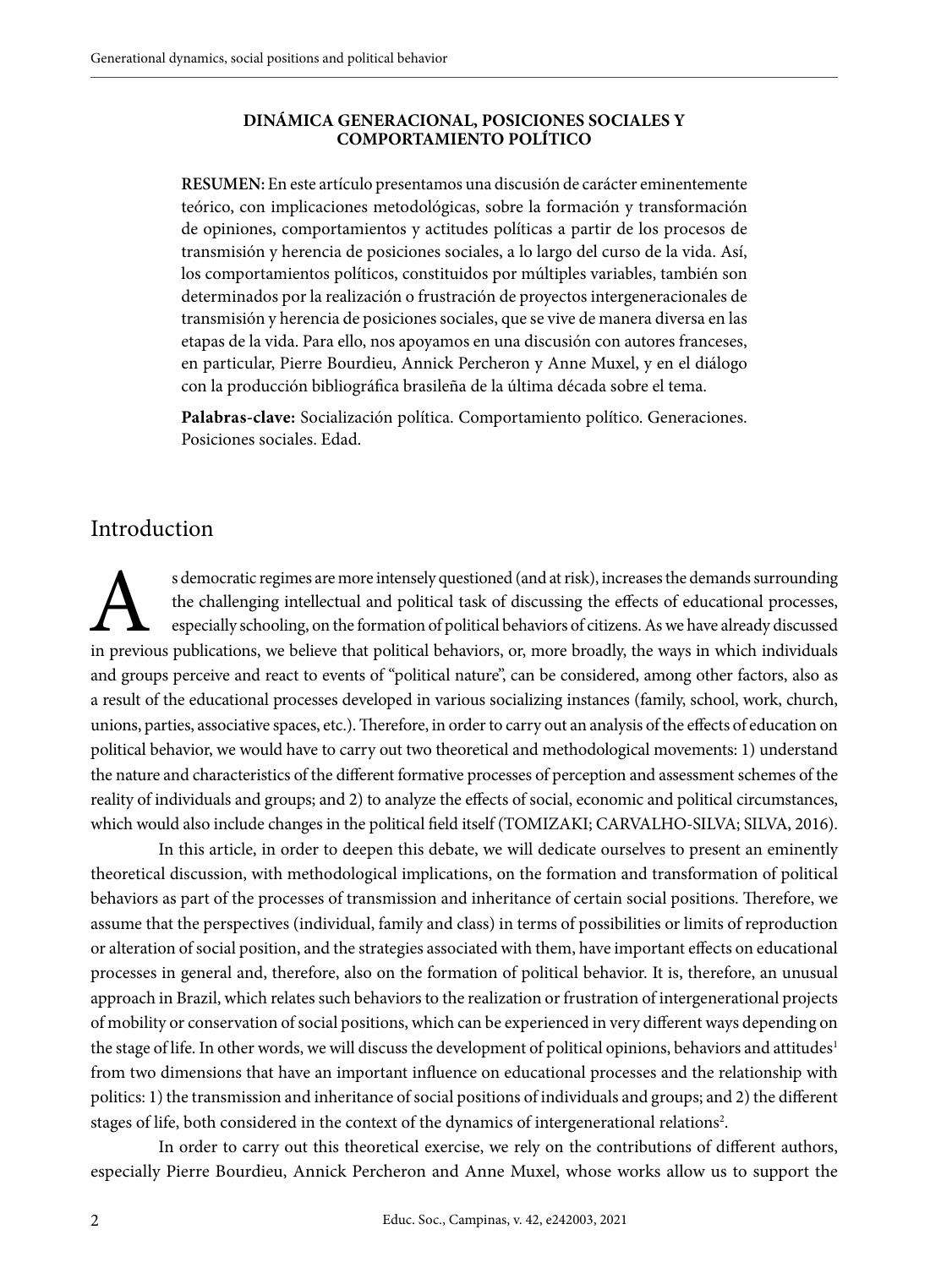aforementioned hypothesis. In addition, we conducted a dialogue with the Brazilian bibliographic production of the last decade on the subject. To this end, a consultation was carried out with the electronic library Scientific Electronic Library Online do Brasil (SciELO Brasil) using the following keywords: "educação política"; "educação e política"; "educação e comportamento e política"; "educação para a democracia"; "socialização e política"; "socialização política"; "comportamento político"; "atitudes políticas"; "mobilidade social" ("Political education"; "Education and politics"; "Education and behavior and politics"; "Education for democracy"; "Socialization and politics"; "Political socialization"; "Political behavior"; "Political attitudes"; "Social mobility"). After reading all articles found, we selected those that spoke directly with the theme of this publication, which totaled 36 articles and, based on the citations of the authors of these articles, we also incorporated three doctoral theses and a dissertation of master's degree.

Regarding the articulation between the works of the French authors mentioned, it is necessary to highlight that such a debate requires, on the one hand, to consider their divergences and, on the other, the possibility of delineating a intersection zone between their contributions on the topic in question. In this sense, we start by discussing the notion of political socialization, whose specificity is called into question by Bourdieu, who, starting from the observation that there is a close relationship between social order and political order, does not conceive that a "political education" it can exist independently of the "general" processes of production of the provisions, which would form the basis of judgments and political practices.

> If we do not always observe, between the position in the social space and political opinions, simple and direct relations as in other domains, it is certainly in this field, much more than in any other, that the weight of the social trajectory is very important as that, for example through the experience of ascension or decline, it orders all perception of the social world and, especially, of the future of this world (BOURDIEU, 1977, p. 85).

Percheron, although he agreed that it would not be possible to separate political socialization from other socialization processes, he considered it feasible to apprehend some specificities of the formation processes of political behavior. In this sense, the author points out that Bourdieu would operate with a restrictive definition of politics, discussing primarily the characteristics and dynamics of the political field itself and the conditions for the formation of the so-called "political competences" (which are also social competencies) of those who feel whether or not they can express their opinions on "political issues" (PERCHERON, 1993; BOURDIEU, 1977; 2011).

According to Bourdieu, the social space is multidimensional and functions as a macro field of forces (and struggles), which houses, inside, a multiplicity of more specific social fields<sup>3</sup>, in which individuals and groups are distributed according to the possession of certain capitals, which can be economic, cultural, social and symbolic. Thus, some agents, due to the positions they occupy in the social space, are closer to others and, therefore, would be more likely to internalize similar dispositions and positions, guided by an habitus<sup>4</sup> of common class (BOURDIEU; WACQUANT, 1992). In this perspective, the political field is the "place where - in competition between the agents involved in it - political products, problems, programs, analyzes, comments, concepts, events are generated, among which ordinary citizens, reduced to 'consumers' status, they must choose" (BOURDIEU, 2005, p. 164). Therefore, the political field has its own internal logic and disputes; however, unlike other fields, the political field can never be completely autonomous, since it depends on the vote referendum to exist, which forces it to refer in different ways to the "profane" who have the (relative) power to determine the composition and organization of the field (BOURDIEU, 2005, p. 164).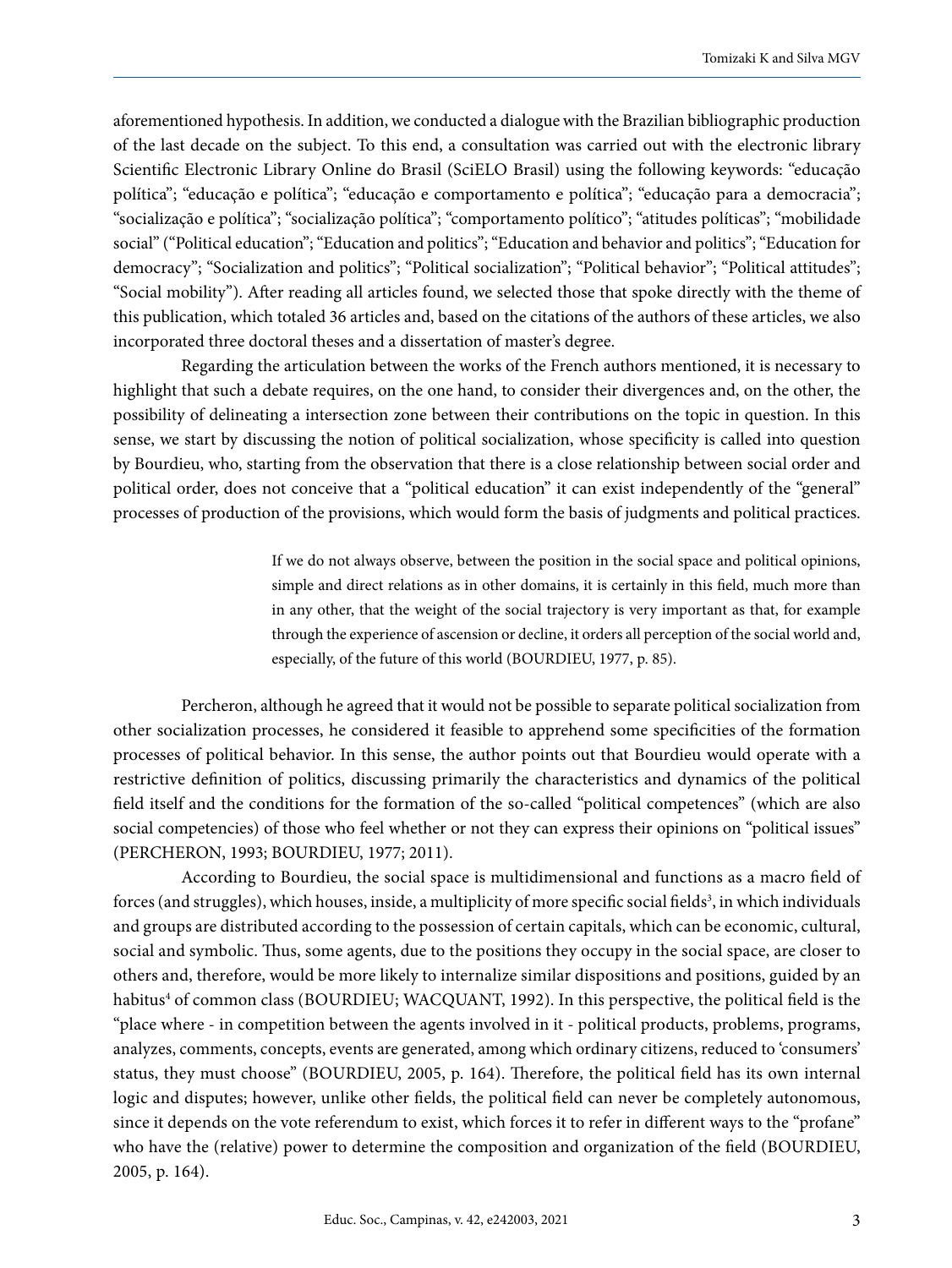In another sense, operating with a broader conception of politics, Percheron argued that studies on political socialization could achieve some specificities of the "processes of political construction" in everyday life, through empirical research that abandoned the idea of an unique schemed and homogeneous socialization.

> Even if the fundamental mechanisms do not change, the rhythms and strong times of socialization are very likely to be different: early childhood, for example, will lose its importance for the benefit of childhood and adolescence. Even if the main agents remain identical, their actions run the risk of not being complementary [...]: in a number of cases, for example, the family and the school may become competing agents, even antagonists. [...] These particularities are sufficient to support the relevance of a study on the conditions of production of representations and of properly political practices (PERCHERON, 1993, p. 28).

It was in these terms that Percheron directed his research to the understanding of the political universe of children and adolescents, which allowed him to think about political socialization from some premises: 1) the socialized is not a passive being and all socialization is the result of the transaction between individuals and society - thus, all socialization also includes "creation" and "choices", so it will never be a simple reproduction; 2) socialization is a process, always unfinished, composed of stages linked to the affective and cognitive development of individuals, changes in their surroundings and the diversity of experiences; 3) political socialization is a dimension of a broader process: the construction of social identity - that is, the acquisition of symbolic codes from different groups with which individuals identify, which can favor both conformity to the established order and the deviation, tradition or changes. Finally, it is necessary to highlight Percheron's contribution to the analysis of the relationship between age, generation effects and political attitudes, which is prolonged and deepened in the works of Anne Muxel (MAYER, 1993; LAGROYE, 1994; DUBAR, 2002; MUXEL, 2011).

From these premises, we arrive at what appears to be a second important divergence between Percheron and Bourdieu, which concerns the possibility of autonomy and creation of the socialized ones within the scope of socialization processes. It is, therefore, necessary to consider the criticisms directed at the concept of habitus, as defined by Bourdieu, as excessively rigid or deterministic, as well as the prevalence of primary socialization over other moments of socialization. In fact, Bourdieu argues that primary socialization creates "products" that are particularly stable and resistant to transformation, irreversible dispositions, we could say, although not immutable. In this sense, the habitus, although it has a durable nature, does not constitute a set of crystallized dispositions, and can be reconfigured in other stages of life, depending on the experiences with which individuals are confronted. However, such reconfigurations would depend on very specific socio-historical circumstances, marked by the mismatch between the production conditions and the working conditions of the habitus. (BOURDIEU, 2009; DARMON, 2015; SINGLY, 2009; VANDENBERGHE; VÉRAN, 2016; VANDENBERGHE, 2016; LAHIRE, 2001).

According to Peters (2013), in the work of the French sociologist, with the exception of the exercise of "autosocioanalysis", supported by the tool of sociology, only the mismatch between the dispositions of the agents and their acting/experience environments would allow the emergence of founded actions in reflection, which would deny the possibility of the reverse process, that is, that the exercise of reflexivity by the actors would result in changes in the relationship between habitus and the structuring of social space. Thus, without giving up Bourdieu's theoretical construct, the author points out the limits of the notion of habitus with regard to the admissibility that actors can have a relative reflective and conscious control over their own practical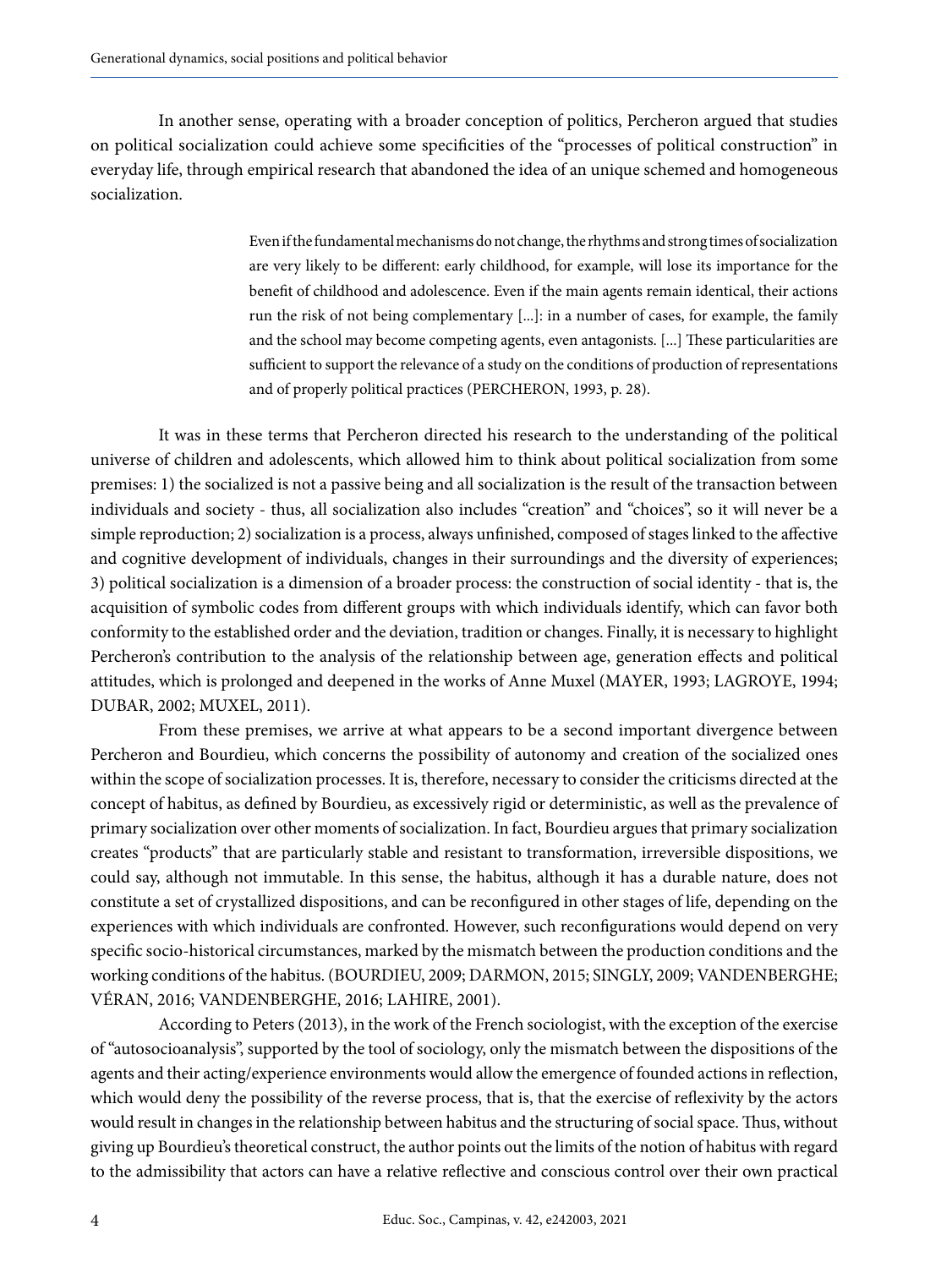dispositions of conduct, a fact that, even, it would be, to some extent, demonstrated by the book The Misery of the World, organized by Bourdieu.

> But what a book like The Misery of the World also shows is that, even in situations where there is, at least for all practical purposes, no resistance to structural domination and the unequal distribution of resources, the habitual complicity of the dominated with the the domination that is observed in the domain of social practice can coexist with (and perhaps even intensify) a reflexive, very conscious and, at times, discursively articulated experience of acute criticism and painful rejection of the very social conditions of existence (PETERS, 2013, p. 62).

Thus, considering such criticisms and also Bourdieu's contributions to the analysis of the transmission processes of positions and dispositions, in this article we will highlight the double movement pointed out in the studies of Percheron and Muxel. On the one hand, the affirmation of the relevance of the mechanisms of intergenerational inheritance of political behaviors promoted in the family sphere (considered here in relation to the transmission of social positions), which Muxel calls "intimate politicization", whose strength is located in the fact that the conditions of transmissibility of political choices in the family operate implicitly, through diffuse impregnation, in which values and opinions are transmitted that will impact future experiences. On the other hand, the consideration that, throughout life, political behaviors will undergo successive adjustments and readjustments, depending on the circumstances (historical, political, social or biographical) and the encounters (personal and institutional) that mark the course of the life, materializing in new positions, choices and political affiliations (MUXEL; PERCHERON, 1985; PERCHERON, 1987; 1988; MUXEL, 2008; 2018).

### Political Behavior and Social Position Transmission Processes

If there is a consensus in the scope of generational studies, it concerns the fact that older generations have a great propensity to create strategies to guarantee the transmission of their social positions or to promote the conditions for the new generations to reach positions that the first ones would like to have accessed; what is expressed by parents out of a desire that their children suffer less or encounter less difficulties than themselves (ATTIAS-DONFUT, 1988; 2000).

> Thus, intergenerational social mobility permanently structures relations between generations and it guides, notably, the forms and contents of family solidarities. For example, financial transfers made by parents increase if there is a risk of social degradation of children and care for grandchildren is intensified to encourage the professional advancement of young mothers (ATTIAS-DONFUT; WOLFF, 2001).

In this sense, the study of intergenerational relations necessarily involves discussing the possibilities or limits of social mobility, which, according to Attias-Donfut and Wolff (2001), must encompass both the objective dimension of the transmissions and the subjective perception of differences or similarities between the social positions of parents and children, thus proposing the notion of "subjective social mobility", defined as the feeling of having been successful or unsuccessful in life compared to their ancestors and descendants.

Therefore, assuming the central role that the transmission and inheritance of social positions have in intergenerational relationships, as well as in the ways in which each one can objectively and subjectively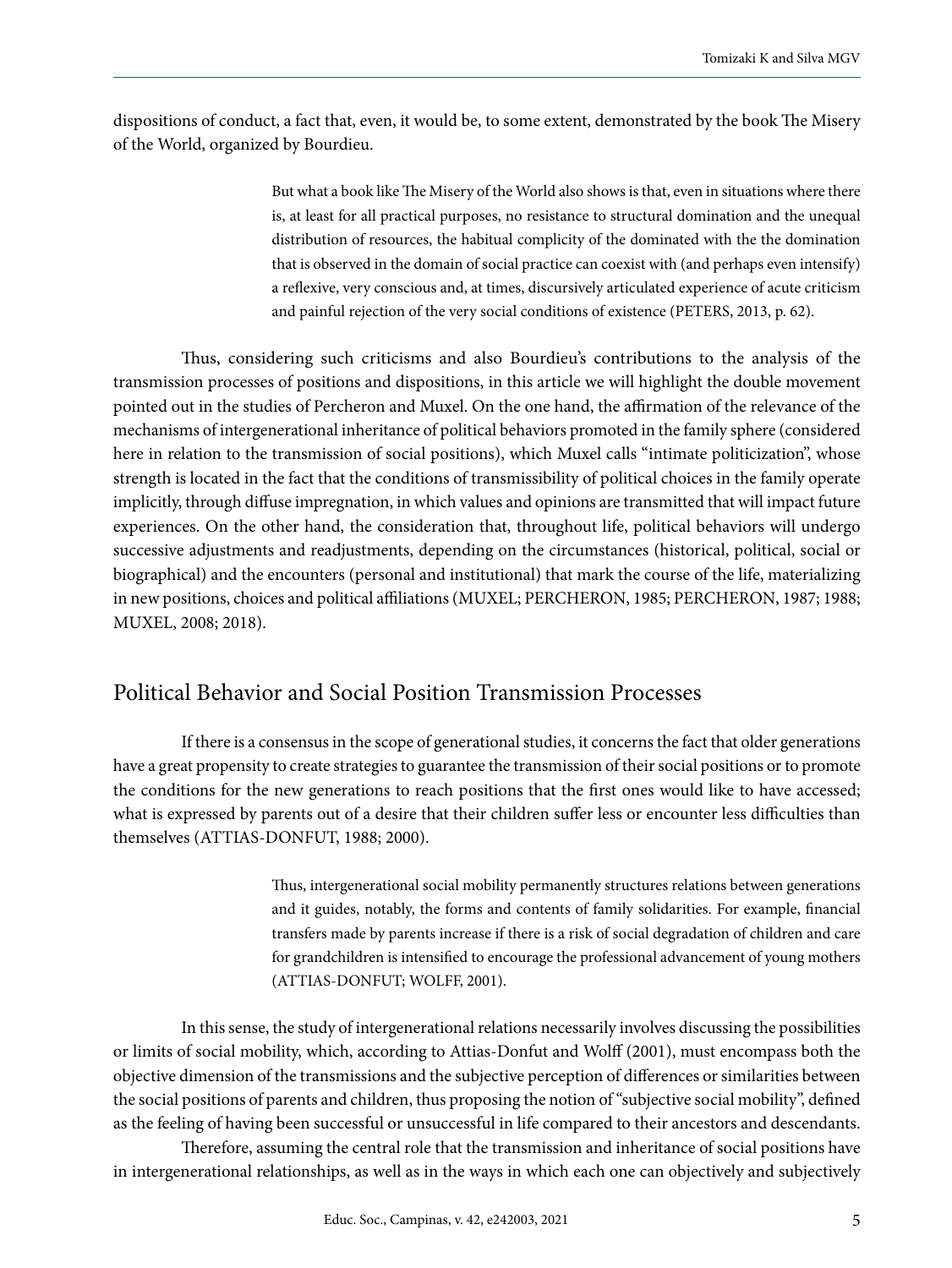assess "their place" in the world and within their lineage (family and social), we believe that it is impossible to adequately understand the processes of formation and transformation of political behaviors without these being analyzed in the light of the perspective of realization or frustration of the processes of intergenerational transmission of social positions(TOMIZAKI, 2013; SILVA; TOMIZAKI, 2016).

In this sense, it is worth noting that it is not a matter of simply relating the formation and transformation of political behaviors to the class conditions of individuals and groups at a given fixed or static moment, but of thinking about these processes in a relational and "moving" way. According to Bourdieu, society can be defined as a multidimensional space of different social positions, constituted according to the distribution of properties between individuals and groups, which gives them power in relations with others. Such properties are distinct forms of capital (economic, cultural, social and symbolic), which must be analyzed, on the one hand, by a synchronous cut of the social structure - that is, the analysis of the volume and composition of the capital of groups and individuals - and, on the other hand, for a diachronic cut, which considers each position as a specific point in the trajectory between a source and a destination (BOURDIEU, 2005).

> The social position of an individual or group in the social structure can never be defined only from a strictly static point of view, that is, as a relative position ("superior", "average" or "inferior) in a given structure and at any given time. The point of the trajectory that a synchronous cut perceives always contains the direction of the *social trajector*y. Therefore, under penalty of letting go of everything that concretely defines the experience of the position as a stage of ascension or descent, as promotion or regression, it is necessary to characterize each point by the differential of the function that expresses the curve, that is, throughout the curve (BOURDIEU, 2004, p. 8, *italics by the author*).

Therefore, the social position cannot be defined only by the place occupied by individuals and groups in the economic structure, in their relationship with other classes, or strictly by the possession of certain capitals (economic, cultural, social and symbolic). It is necessary to consider the "direction of the trajectory" of each individual or group (conservation, rise or decline), as well as their objective and subjective evaluations of the conditions of possibility of maintaining or altering that trajectory, which results in specific ways of constituting strategies for the present and projects for the future that would have important effects on political behaviors and positions, as governments, political institutions, public policies, parties and even specific political characters (notably in positions of the Executive Branch) can be conceived as responsible for the changes in living conditions and access to certain goods and rights.

In a 1978 article, Daniel Boy points out that the effects of intergenerational social mobility on the political behavior of individuals has been the subject of studies, especially in the United States and England, since the 1950s and that, in general, such studies tended to agree that individuals who performed social mobility (upward or downward) adopted an intermediary political behavior between the "origin group" and the "arrival group". However, the author points out that more accurate studies of the mechanisms related to this phenomenon demonstrate that the effects of social origin on political behavior and attitudes are not only related to the distance between the position of parents and children, but also according to nature and conditions of the social trajectory carried out. Thus, in view of the difficulties in establishing quantitatively the weight of the variables capable of defining such trajectories, especially with regard to the "family political tradition", Boy points out that studies that relate political behavior and social class should take a more dynamic perspective, since that class belonging may not only be limited to the individual's current situation, but also includes the assessment of his position in relation to the position of his parents, as well as his "social hope" - that is, the anticipation of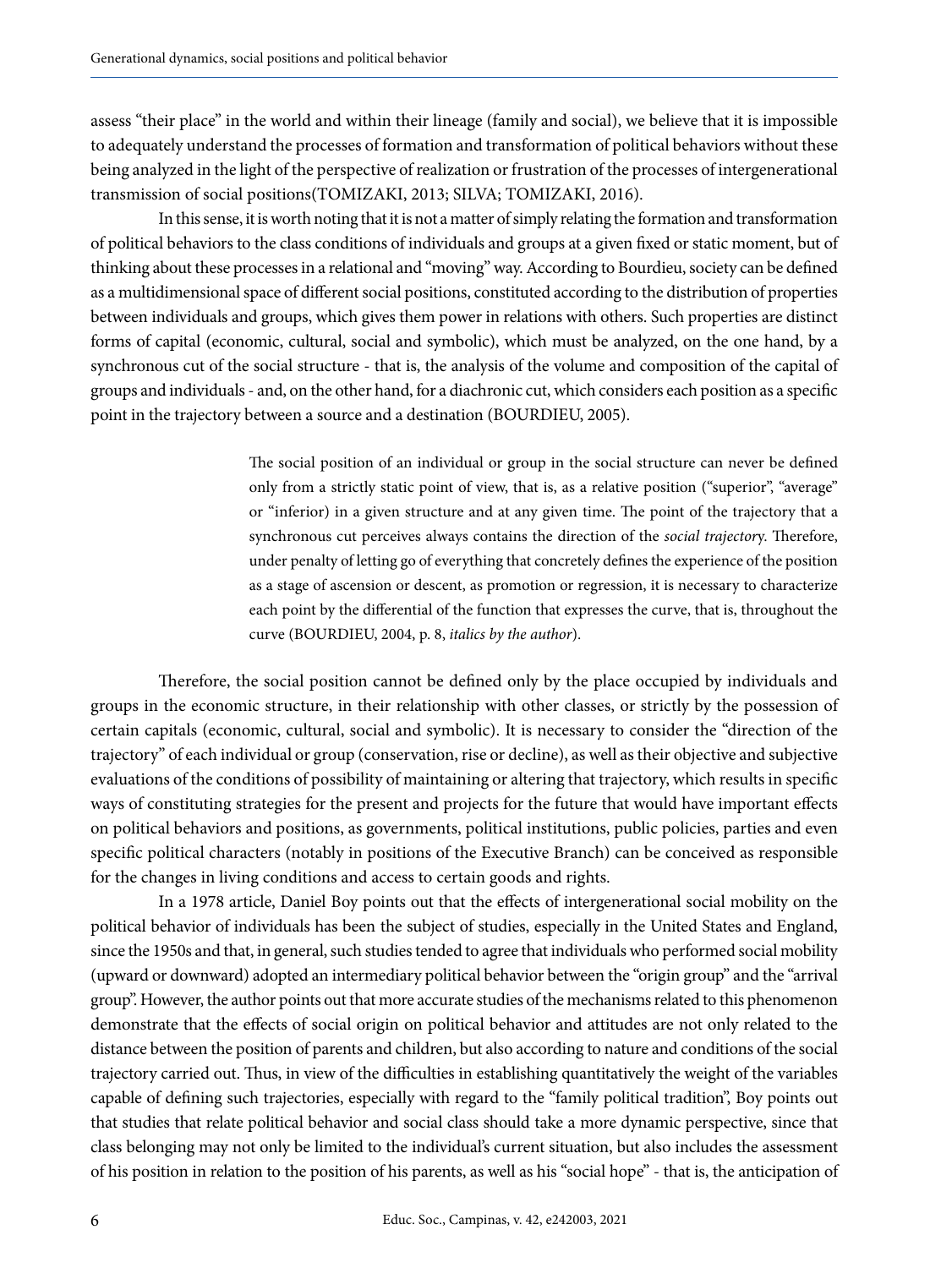his probable or possible future . Therefore, meeting the discussion of the objective and subjective perceptions of social mobility, Boy is aware of the need for future perspectives, which may be of hope or frustration, to also be considered in analyzes of social mobility between generations. In more recent studies, Peugny (2006; 2014), who is dedicated to analyzing the political consequences of downward intergenerational mobility among employees in France, points out that there is no single and systematic effect in this process, but it is possible to perceive an original recomposition of the axiological universe of this group, in which the feeling of frustration that accompanies social decline stands out; the transformation of economic discourse (which mixes criticism of economic liberalism and the attack on those «assisted» by public policies); and a tendency to vote on the far right.

Without pretending to exhaust the discussion on such a complex topic, we are interested in highlighting the relevance (and the need) of studies that focus on the ways in which educational processes, which mediate intergenerational transmissions (including ways of perceiving politics), are influenced by the objective and subjective evaluations that individuals and groups make of their social trajectories in a game of mirrors between the past, the present and the future perspectives.

In the analysis of the national bibliography, it is important to highlight that, especially in the area of Education studies, there is still a research gap that deals more specifically and in detail with the role of intergenerational transmission and inheritance processes in the formation and transformation of political behaviors of individuals and groups. However, important studies, mostly quantitative and in the field of Political Sciences, shed light on a series of correlations between the political behaviors of the Brazilian population, with emphasis on electoral behavior, and different dimensions of social position, such as income, education, sex, age, level of information and generational effects (ROCHA, 2018; 2020; RENNÓ; BORBA, 2019; [FUKS;](http://www.scielo.br/cgi-bin/wxis.exe/iah/?IsisScript=iah/iah.xis&base=article%5Edlibrary&format=iso.pft&lang=i&nextAction=lnk&indexSearch=AU&exprSearch=FUKS,+MARIO) [CASALECCHI,](http://www.scielo.br/cgi-bin/wxis.exe/iah/?IsisScript=iah/iah.xis&base=article%5Edlibrary&format=iso.pft&lang=i&nextAction=lnk&indexSearch=AU&exprSearch=CASALECCHI,+GABRIEL+AVILA) 2018; FUKS; PAULINO; CASALECCHI, 2018; SILVA, 2019). It is also worth noting that, in the last decade, research on political behavior in Brazil was strongly marked by the discussion around the effects of the reduction of inequalities and poverty, as well as the emergence and weakening of "Lulism"5 , related, among other factors, to the rise of "antipetismo" (diffuse movement, present in different sectors of society, contrary to the Workers' Party of Brazil). (SAMUELS, 2004; TERRON; SOARES, 2010; BORGES; VIDIGAL, 2018; RIBEIRO, 2011; RIBEIRO; CARREIRÃO; BORBA, 2016).

Regarding the role of social class in the constitution of political behaviors, Brazilian studies tend to confirm the relevance of this variable, also pointing to an inflection in the academic literature on the relationship between voting and social class, which starts to revalue social class as a source of vote orientation, contradicting the consensus established over the 1980s and 1990s about the loss of importance of class membership as an explanatory variable of electoral behavior in advanced democracies. In the same sense, other studies discuss how the perception of social ancestry or an improvement in the economic situation of families is decisive in defining the vote (FERRAZ, 2009; PEIXOTO; RENNÓ, 2011; RENNÓ; TURGEON, 2016).

Regarding the effects of schooling on political behavior, Dias and Kerbauy (2015), when analyzing the 2014 presidential elections, conclude that schooling is a variable capable of influencing citizens' behavior and, although political interest and participation in the Brazil are very low, the more educated are more interested, informed and participative. In addition, they are the most educated who tend to support political institutions and democracy as the best form of government. However, in this same group are found the highest levels of dissatisfaction with the functioning of democracy in Brazil and even statements of support for dictatorial regimes in specific circumstances, such as economic or political crises, are found. Still on the issue of the effects of schooling, it is important to consider the work of Schlegel (2010), which points out that the correlation between increased schooling and appreciation of democracy had been losing strength in the last decade in Brazil, highlighting the need to consider other dimensions of access to school, such as the quality of teaching, generational effects and the educational environment.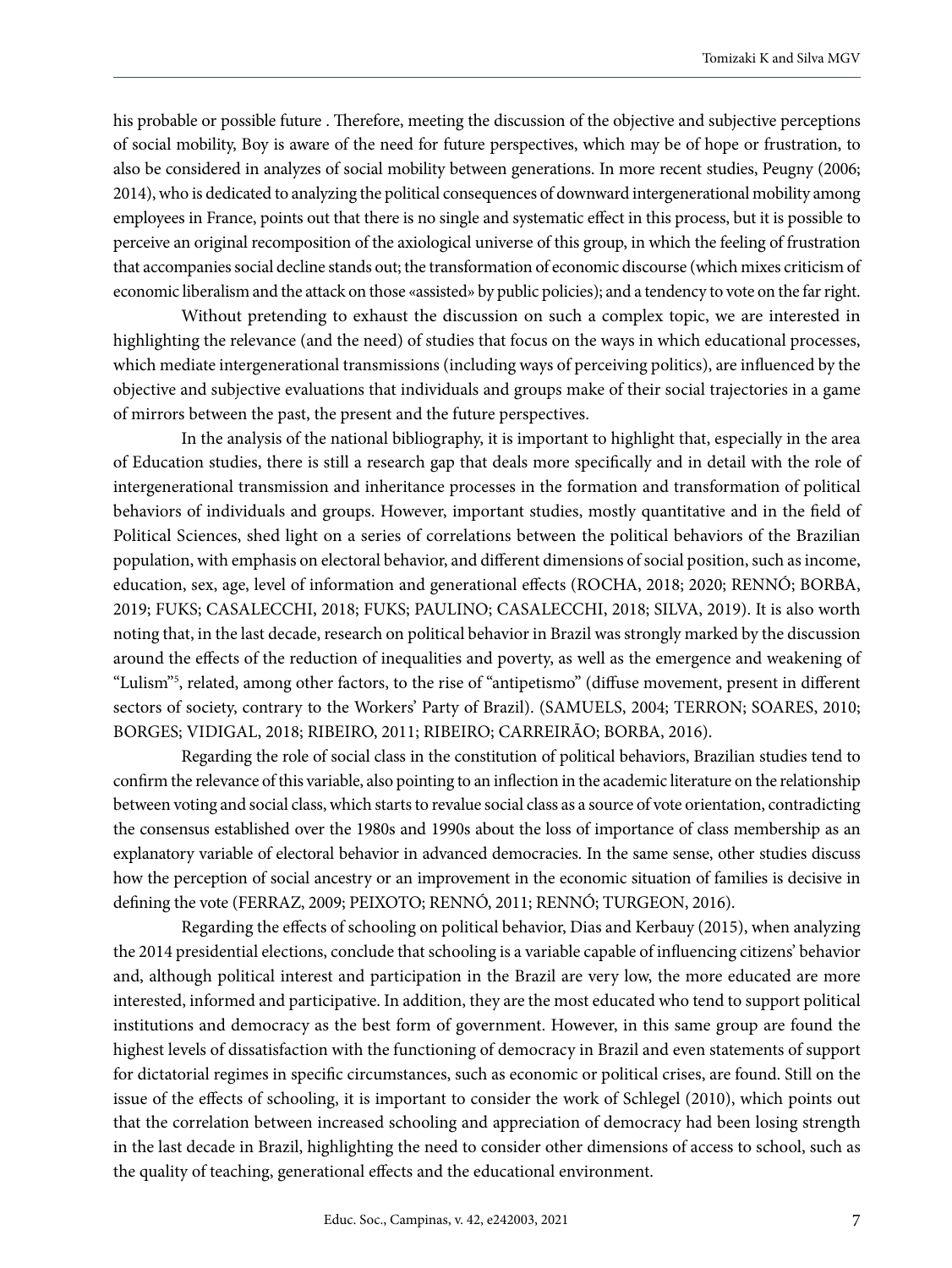Thus, these studies demonstrate that the effects of educational processes on the constitution of political behaviors, including schooling, do not have an unequivocal logic, which requires that such processes be discussed in relation to other variables, such as social positions, political and economic conjunctures and political cultures. In this sense, the researches that discuss the ambivalent adhesion of the Brazilian population in relation to the democratic regime stand out, since it is possible to register a certain inconsistency between the statement that democracy would be the best form of government and the devaluation of practices and principles democratic (such as free elections, appreciation of the vote and different forms of political participation). The data show that economic development, the reduction of inequalities, the good functioning of the democratic regime and the longevity of the democratic experience are fundamental for the development of "democratic cohesion"; that is, the formation of a coherent democratic "belief system", in which attitudes and voting options converge to support democratic principles and values (GIMENES; BORBA, 2019; FUKS, CASALECCHI; RIBEIRO, 2019; FUKS et al., 2016).

Undoubtedly, from Brazilian studies, we can access precious data about the characteristics of the political behavior of Brazilians, their nuances and contradictions, in addition to the diversity of theoretical and methodological of this type of study. However, we still devote little to understanding the mechanisms for the formation of such behaviors, which would probably require more qualitative research, in addition to more precise cuttings regarding social position (in its objective and subjective dimensions) and its implications for ways of life and perception of the reality of individuals and groups.

## Political Behavior Throughout Life: Continuities and Breaks

Based on the discussion previously held on the importance of the processes of transmitting social positions in the formation and transformation of political behaviors, in this section we will discuss how these processes are experienced differently by individuals and groups at different stages of life, since, from different "places" in the relationship between generations, individuals can perceive and evaluate, in a divergent way, the possibilities of carrying out intergenerational projects, which is also influenced by the nuance of ages. According to Ortega y Gasset, it is necessary to distinguish two notions in the study of generations: contemporaneity and age equality, since contemporary individuals who belong to different generations coexist in societies and, therefore, perceive events with different "shades", constituted according to age (ORTEGA y GASSET, [1923]1981).

In this sense, the notion of age, which Percheron (1993) defined as the condensation, in the same abstract notion, of biological, social and affective trajectories, has an important place in the discussion of the stages of life; and, even considering that there are no "pure effects" of age on political behavior, there is no doubt that we cannot ignore this dimension. Thus, age introduces in the analysis of political behaviors the fundamental parameter of time and duration of existence, even though its role in the structuring and evolution of political attitudes and behaviors is neither regular nor easily identifiable. According to Muxel (2011), some demographers consider age an "intermediate variable", neither dependent nor independent: a variable that reinforces or mitigates the effects of other variables considered more decisive. Thus, the author proposes that age be considered in a broader and more complex framework, based on three time scales: the "age-period" (historical temporality); "the age-generation" (generational temporality); and "age-biography" (individual temporality).

Thus, taking into account the complexity of the time scales involved in the development of life stages, we consider the notion of life course to be particularly operational, which, according to Alwin, Felmlee and Kreager (2018), refers to the set of interconnected paths traveled by an individual throughout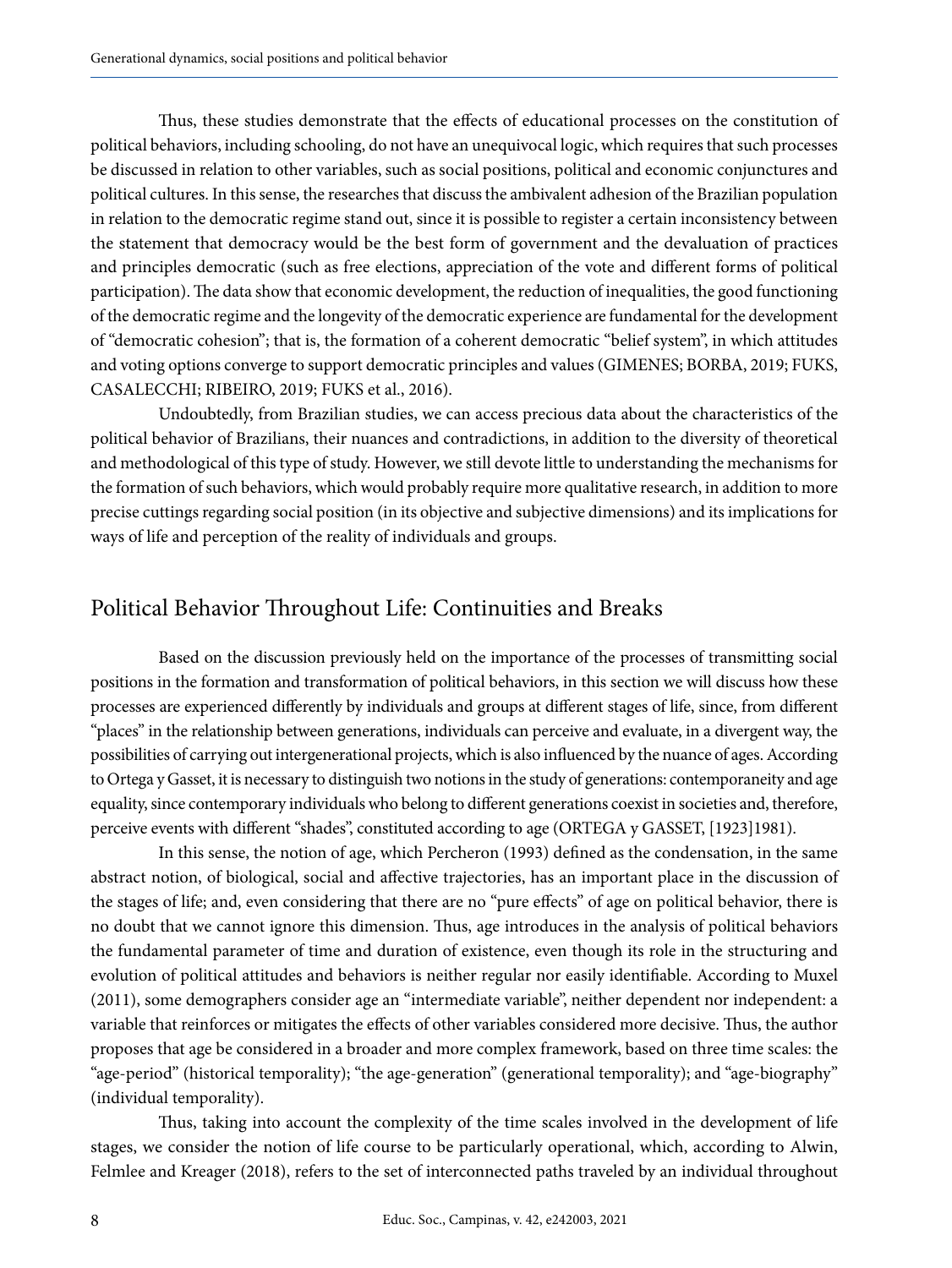life in different domains - for example, family, sex, race, religion, as well as place of birth and residence, work, economic conditions, among others. Such paths, in turn, would be marked by sequences of events in the different stages of life (biological and social), from birth to death. Evidently, the transitions and exposures to the different events that individuals go through would not be the same for everyone, since they would depend on other variables, such as social class conditions, the historical period and the social organization. (ALWIN; FELMLEE; KREAGER, 2018; BERNARDIA; HUININKB; SETTERSTEN; 2019; ELDER; GIELE, 2009).

A considerable part of the studies on the life course concentrates on one phase of life or on the transition between two phases, with great emphasis on the transition from youth to adult life; such studies make up the so-called life course perspective (NICO, 2011; ALWIN; FELMLEE; KREAGER, 2018).Thus, as it is possible to deduce, "time (or temporality) is fundamental to the perspective of the course of life, and should be considered as a unit of individual, social and historical registration" (NICO, 2011, p. 14). Therefore, individuals would follow different interconnected paths in each phase of their life, in which different socialization processes develop, and, in this sense, we believe that the use of the life course perspective can be particularly useful for the understanding of political behaviors, because the paths taken by individuals promote experiences and expectations nuanced by the stages of life, as well as the challenges that each of them imposes on individuals and on the processes of transmission and inheritance.

In the analysis of the national bibliography, we identified that, in general, the works that discuss the relationship between processes of political socialization, political participation and the stages of life do so by focusing on a specific phase, with emphasis on youth - which , in turn, would be closer to the perspective of the course of life, although it is not always clear with what definition of age, stage of life or generation the authors are operating.

Starting with childhood, we can say that studies on the relationship between children and politics are not common not only in Brazil, especially from the point of view of political participation in childhood. According to Muxel (2018), there is a tendency towards the sacralization of childhood as opposed to the negative image of politics and, therefore, parents tend to consider that political positions should be acquired autonomously and, preferably, after childhood. At the same time, most parents believe that political education should be a family, not a school concern<sup>6</sup>. However, research carried out by Annick Percheron (1974; 1993) indicates that children apprehend elements of the political universe from a very early age, through the implicit transmission of political opinions and values within the family, which is permeable to such matters through media (and, more recently, over the Internet).According to Muxel (2008; 2018), political discussions continually penetrate the intimate family environment (especially in electoral or crisis periods), in which children capture, apprehend and adapt information, reactions and attitudes of adults, in a regime of affection, assimilating, at the same time, affective and political records and references that have an important influence on the later stages of political socialization.

In Brazil, Castro and Grisolia (2016) state that the absence of studies on politics and childhood is linked to a conception of child subjectivity, which is mostly understood as passive and in the process of formation - therefore, marked by incompleteness, disregarding that children they are also political subjects, "of speech and rights", with public roles that must be considered in their particularities. Lima (2020), in turn, analyzes the civic education program Câmara Mirim - Plenarinho ("Chamber of Children - Small Plenary") and its importance for the formation of a democratic political culture in Brazil, highlighting the need to offer children an educational environment that promotes effective public engagement, as well as conditions for public participation in democratic environments, in which children can hear and be heard.

Regarding the importance of intergenerational relations and, therefore, also of the family as a socializing instance in the processes of constitution of political behaviors, studies on the transmission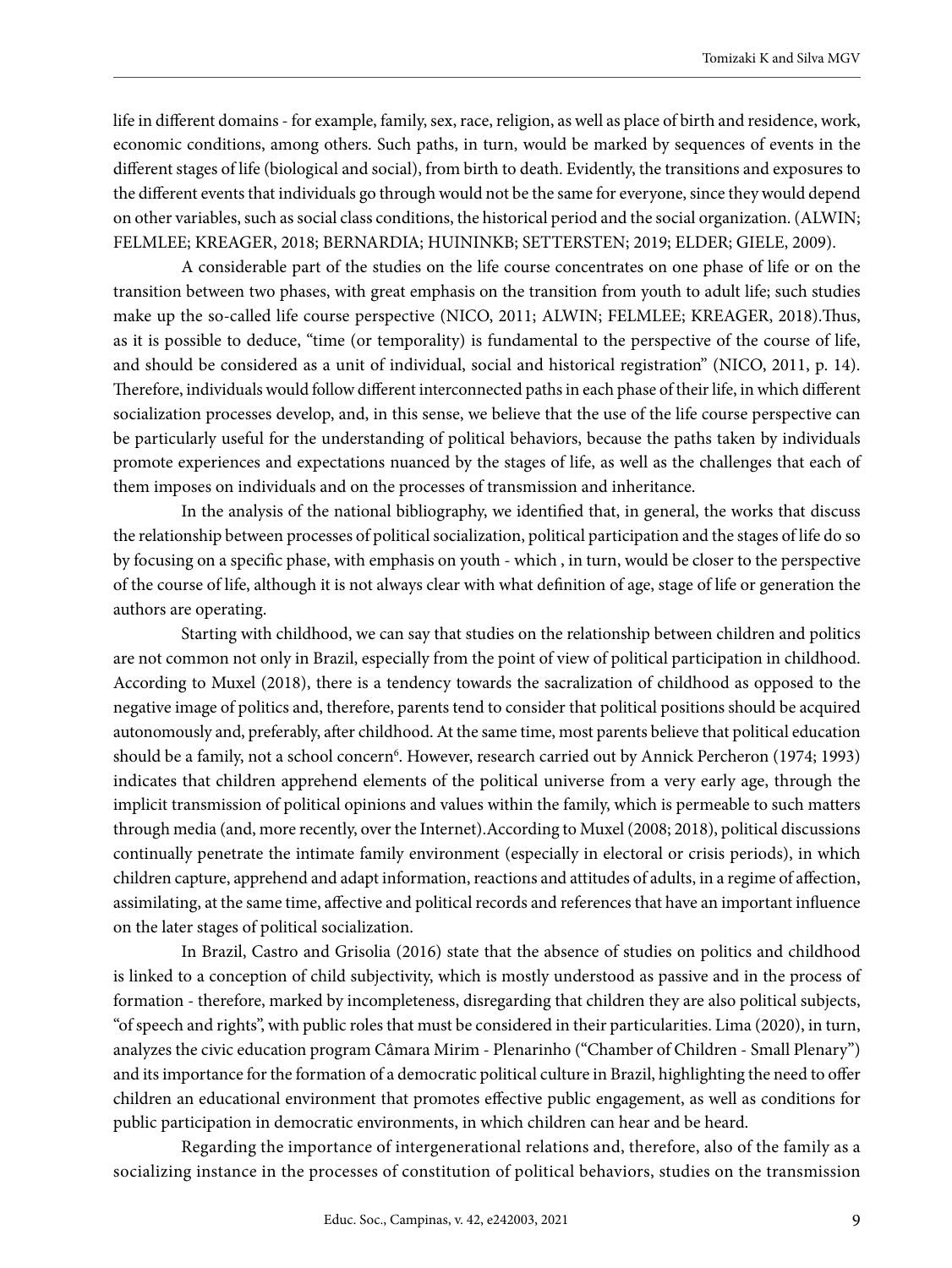between parents and children of ways of relating to society stand out in the national bibliography, contextualized in specific political cultures, such as in the ABC Paulista region or in the south zone of the city of São Paulo (SILVA, 2017; MORENO, 2018). Other articles, although not specifically addressing the study of the family institution, highlight the importance of family transmission in all processes of formation of political behavior (FUKS; PEREIRA, 2011; FUKS, 2011; 2012; SAMPAIO; SIQUEIRA, 2013).

Advancing to the next stage of life, the themes and perspectives of studies on youth in Brazilian literature are varied: conditions of existence and social position of young people; specifics of the youth experience; family; religion; peer groups; schooling; the media and the Internet. In addition, different spaces of participation are also addressed: parties, student entities and social movements; religious and identity movements, such as the LGBTQ + movement (OKADO; RIBEIRO; LAZARE, 2018; MORENO, 2018; BRENNER, 2018; GROPPO; BORGES, 2018; BAQUERO; BAQUERO; MORAIS, 2016; TOMIZAKI; DANILIAUSKAS, 2018).

Another aspect to be highlighted among studies that take youth as a privileged stage of life in order to understand formation, understanding and the relationship with politics is the relevance of the analyzes of civic education programs or education for democracy, carried out, preferentially and almost exclusively during youth. These are studies that analyze the effects of participation in these programs on the behavior and political participation of young people. The main programs analyzed are: Parlamento Jovem de Minas Gerais (Youth Parliament of Minas Gerais); Parlamento Jovem Brasileiro (Brazilian Youth Parliament); Câmara Mirim – Plenarinho (Chamber of Children - Small Plenary); and other education for democracy programs in force at the National Congress. These studies have in common the defense that education (formal or informal) is fundamental, perhaps the main means, for the acquisition of cognitive elements that enable the understanding of politics and democracy, thus contributing to the consolidation of democratic regimes (BARROS, 2016; MARTINS; BARROS, 2018; SAMPAIO; SIQUEIRA, 2013, FUKS; PEREIRA, 2011; FUKS, 2011; 2012, 2014; OLIVEIRA; BIANCHINI, 2017).

Following the stages of life, we move into adulthood, when there is a greater tendency to stabilize learning and to consolidate political identities, which does not mean the impossibility of changes (MUXEL, 2011; 2018). Among the few studies that approach adult life in more depth, we highlight those that are focused on analyzing the processes of formation and transformation of political behaviors through engagement in social movements, especially the Movimento dos Trabalhadores Sem Terra -MST (Landless Workers Movement) and the Movimento dos Trabalhadores Sem Teto- MTST (Homeless Workers Movement), as well as for the voting experience (TOMIZAKI; CARVALHO-SILVA; SILVA, 2016; RODRIGUES, 2017; BASTOS, 2017; CARVALHO-SILVA, 2018; ALMEIDA, 2017).

In the sequence, there is old age, a stage of life in which political identities would tend to be formed and more strongly consolidated. A noteworthy factor is the almost absence of studies that discuss the political behavior of old people or their role in shaping the ways of perceiving and acting in the politics of new generations, which may indicate, as in the case of of childhood, a limited perspective in relation to the political and social powers of the last stage of life, which, thanks to the increase in life expectancy, becomes increasingly long. In this sense, it is necessary to highlight two aspects of this debate: on the one hand, if the educational processes are not limited to the school / family environment or to a single stage of life, we learn, assimilate or re-signify political opinions and behaviors at all stages of life , although with different intensities - therefore, also in old age. On the other hand, we must consider that the old, as they have lived experiences in other times and social spaces, can contribute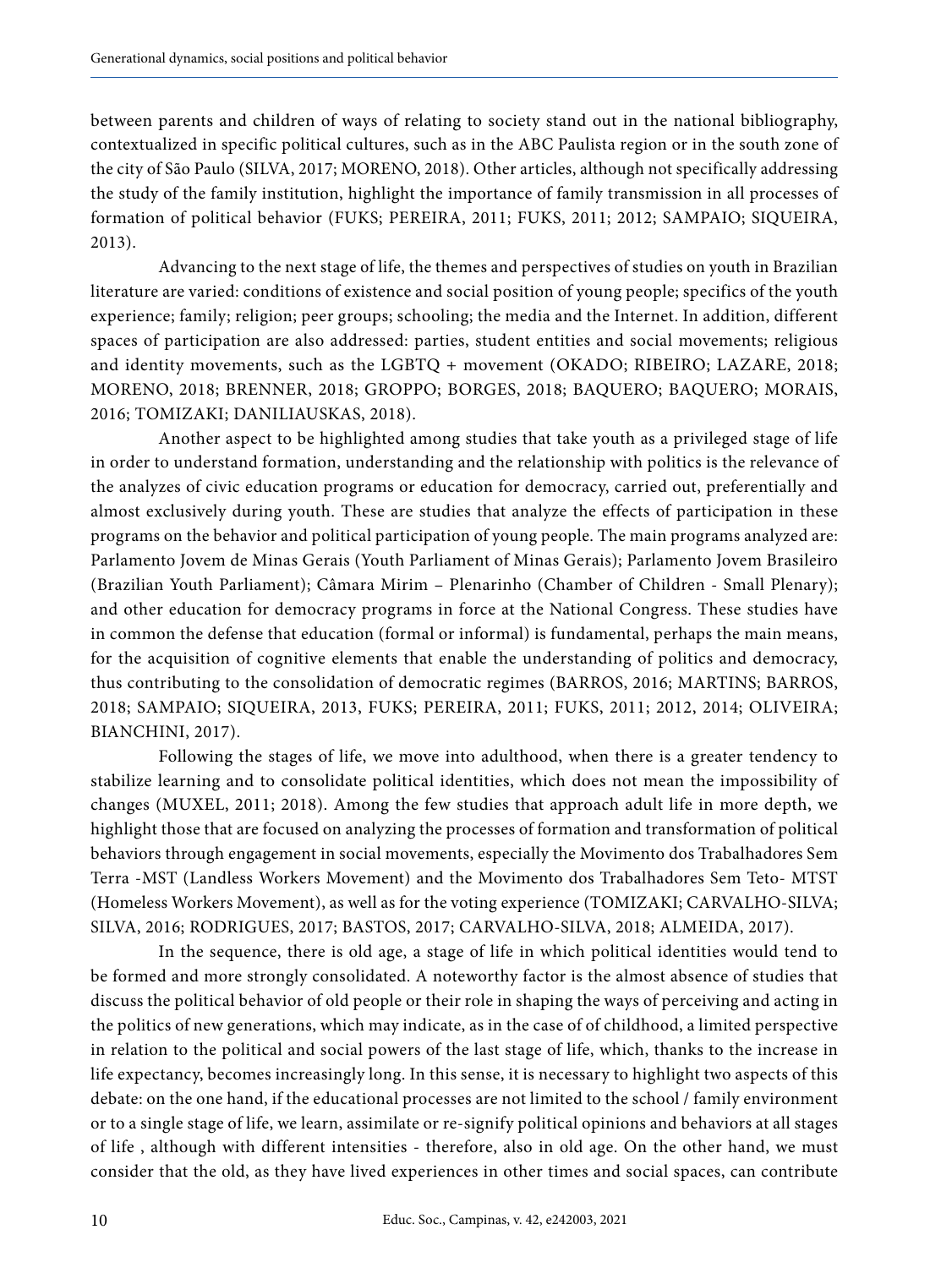important learnings for the new generations, such as support for democracy, a phenomenon that was identified in recent works on Latin America (FUKS; PAULINO; CASALECCHI, 2018).

> This result is instigating, as it contradicts the idea that younger people would be more likely to develop democratic attitudes. In the specific case of Latin America, the data points in the opposite direction: older people have a more democratic profile than young people. A plausible explanation is that the older generations are precisely those who have experienced military atrocities and those who have experienced the struggle for direct elections, political and social rights. In this sense, they would have rooted democratic values more solidly than later generations, who lived only in democracy and who did not participate in the transition process(FUKS; CASALECCHI; RIBEIRO, 2019, p. 21-22).

Again, it is not a matter of looking for the "pure effects of age" or a certain stage of life on political behaviors, but of understanding such behaviors as a result of a combination of several factors, including historical and contextual ones.

## Final Considerations

We only have our history and it is not ours. *José Ortega y Gasset*

Just as our stories are not only ours, forming part of broader stories, which stretch in time and space, towards the past and also into the future, our ways of relating to the universe of politics are also tributaries of multiple stories : the stories of the generations that preceded us; the stories lived in the present, situated in specific political, economic and social configurations (and which escape us); of the stories we can conceive for the future (our own and the generations that will succeed us).

In order to contribute to intensify the debate around the need to establish a research agenda that takes into account the complexity of such phenomena, in this article, we present a proposal for analyzing the formation and transformation of political behaviors in articulation with the processes of intergenerational transmission of social positions throughout different stages of life. Therefore, it is a theoretical approach with methodological implications, which is organized around the questioning of the functioning of the mechanisms of transmission and inheritance that are set in motion in the constitution of frames of perception and evaluation of reality, which, in turn, they result in certain ways of interpreting and reacting to political events.

Referring this discussion to the scope of intergenerational relations means radicalizing the idea that political behaviors are the result of a complex transaction between the dispositions assimilated throughout the processes of socialization and the challenges presented by social, economic and political circumstances, in specific historical contexts; which, in turn, boost processes of resocialization and reflexivity based on assessments (conscious and unconscious) of the present moment, as well as the possibilities of constituting expectations for the future.

Finally, it is worth noting that assuming this theoretical perspective also requires methodological investments in the production of data, quantitative and / or qualitative, that articulate macro and microstructural dimensions in understanding the transmission mechanisms experienced in multiple socializing instances, with emphasis on the specificities in function of the social positions of the groups studied.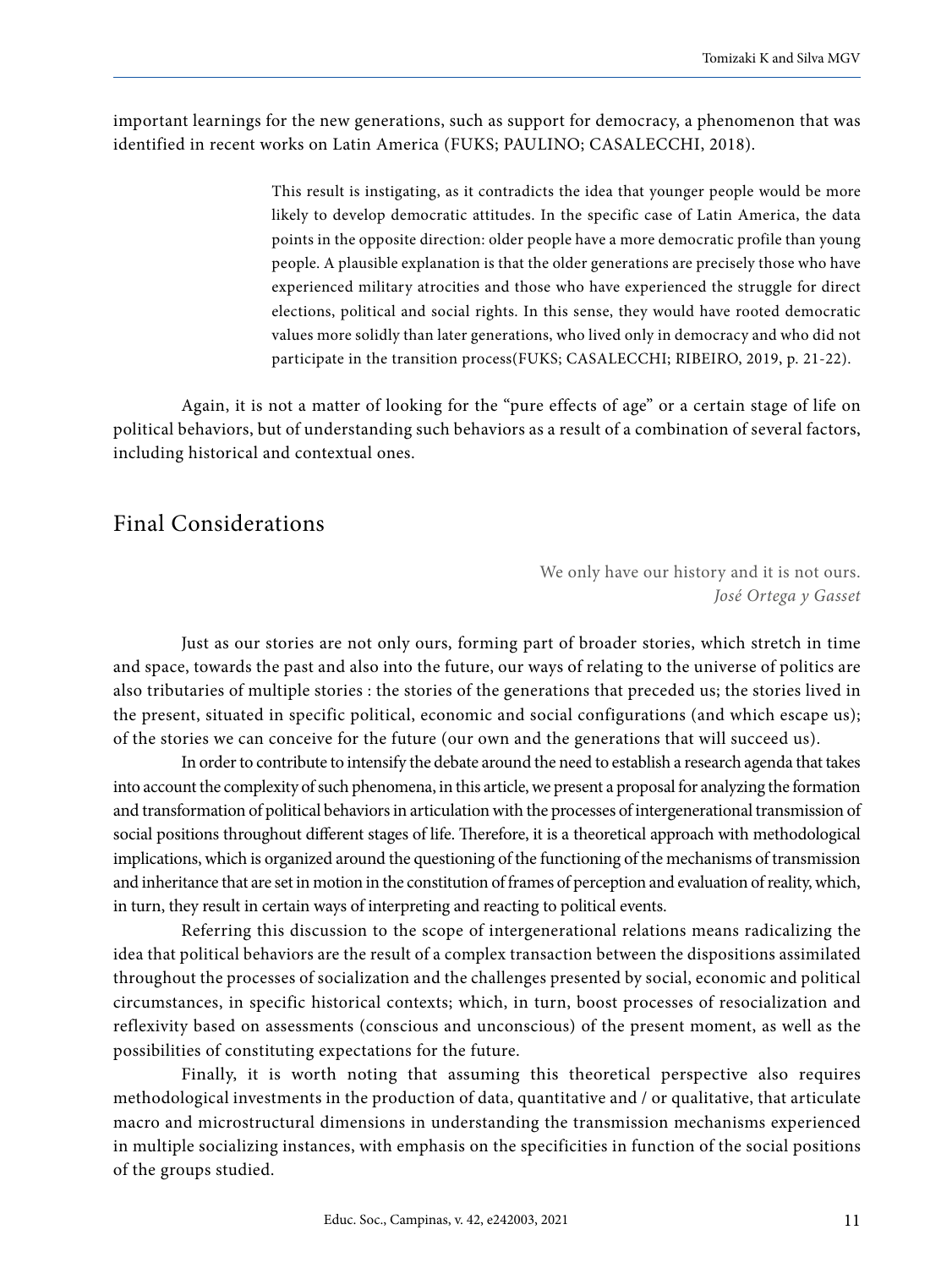# Authors' Contributions

Problematization and conceptualization, Tomizaki K and Silva MGV; Methodology, Tomizaki K and Silva MGV; Analisis, Tomizaki K and Silva MGV; Writing, Tomizaki K and Silva MGV.

### **Notes**

- 1. According to Bréchon (2006), opinions are related to ideas, such as statements or comments on a given subject or taking a position on an ongoing debate in society. Behaviors, in turn, refer to acts related to politics, such as voting. Finally, attitudes refer to a more general, perennial and profound disposition than the previous two dimensions - it refers, above all, to a set of orientations and dispositions internalized by individuals, which base their opinions and behaviors. In this article, we will use the term "political behavior" to designate these three levels of the relationship with politics.
- 2. According to Mannheim, chronological contemporaneity is not enough to define belonging to a generation. Thus, the formation of generational groups presupposes that individuals who simultaneously participate in life events and experiences capable of creating bonds between them. «Only the same picture of historical-social life allows the situation defined by births in chronological time to become a sociologically relevant situation» (MANNHEIM, [1928]1990, p. 52).
- 3. According to Bourdieu, the field "is a microcosm, that is, a small, relatively autonomous social world within the great social world. It will find a large number of properties, relationships, actions and processes that are found in the global world, but these processes, these phenomena, take on a particular form there. This is what is contained in the notion of autonomy: a field is an autonomous microcosm within the social macrocosm. Autonomous, according to etymology, means that it has its own law, its own nomos, which has in itself the principle and the rule of its operation. It is a universe in which evaluation criteria that are proper to it operate and that would not have validity in the neighboring microcosm. A universe that obeys its own laws, which are different from the laws of the ordinary social world" (BOURDIEU, 2011, p. 195).
- 4. The notion of habitus, reworked in relation to its Aristotelian-Thomistic origins, in Bourdieu's work, fulfills the function of relating the individual and social dimensions. It is a system of (pre) dispositions acquired in the processes of socialization. "A product of history, habitus produces the practices, individual and collective, therefore, of history, according to the schemes engendered by history; it guarantees the active presence of past experiences that, deposited in each organism in the form of schemes of perception, thought and action, tend, more securely than all formal rules and explicit rules, to guarantee conformity practices and their constancy over time " (BOURDIEU, 2009, p. 90).
- 5. It is a concept coined by André Singer, which designates a political agenda to fight poverty, the activation of the internal market, however, without contesting the interests of capitalism, which led to a realignment of the electorate, bringing Lula's leadership closer with the Brazilian subproletariat (SINGER, 2012; 2018).
- 6. Although it is not our objective to discuss who would be responsible for the political education of children and adolescents, it is worth drawing attention to this debate in the face of the Brazilian political situation, in which we have seen the advancement of conservative thinking with continuous attacks against critical, political and diverse education in schools, through, for example, attempts to implement the "Escola Sem Partido" project. (PENNA, 2016; SEVERO; GONÇALVES; ESTRADA, 2019).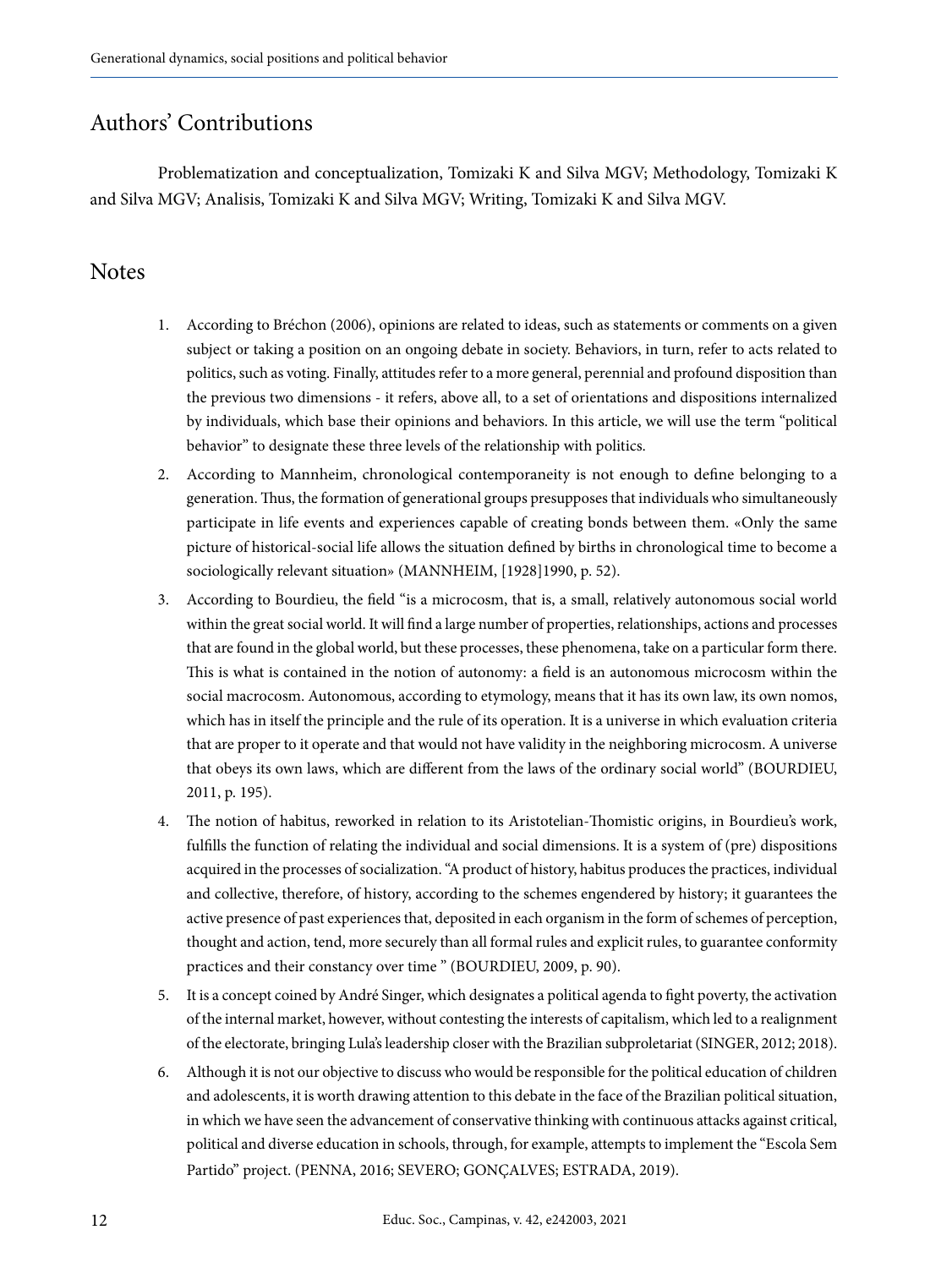### References

ALMEIDA, R. M. **As disputas em torno de direitos como um processo educativo:** um estudo de caso sobre a ocupação "Novo Pinheirinho" de Embu das Artes, SP. 2017. 143 f. Dissertação (Mestrado em Educação) – Faculdade de Educação, Universidade de São Paulo, São Paulo, 2017.

ALWIN, D. F.; FELMLEE, D. H.; KREAGER, D. A. (eds.). **Social networks and the life course**. Integrating the development of human lives and social relational networks. [S. l.]: Springer, 2018.

ATTIAS-DONFUT, C. **Sociologie des générations**: l'empreinte du temps. Paris: Universitaire de France, 1988.

ATTIAS-DONFUT, C. Rapports de générations: transfert intrafamiliaux et dynamique macrosociale. **Revue Française de Sociologie**, Paris, v. 41, n. 4, p. 643-684, 2000.<https://doi.org/10.2307/3322701>

ATTIAS-DONFUT, C.; WOLFF, F. C. La dimension subjective de la mobilité sociale. **Population**, Paris, a. 56, n. 6, p. 919-958, 2001. <https://doi.org/10.2307/1534747>

BARROS, A. T. Educação e legislação: desafios para o aprendizado político e a cultura democrática. **Educação & Sociedade**, Campinas, v. 37, n. 136, p. 861-872, set. 2016.<https://doi.org/10.1590/es0101-73302016112841>

BAQUERO, M.; BAQUERO, R. V. A.; MORAIS, J. A. Socialização política e Internet na construção de uma cultura política juvenil no sul do Brasil. **Educação & Sociedade**, v. 37, n. 137, p. 989-1008, 2016. [https://doi.](https://doi.org/10.1590/es0101-73302016166022) [org/10.1590/es0101-73302016166022](https://doi.org/10.1590/es0101-73302016166022)

BASTOS, P. N. MST e Escola Nacional Florestan Fernandes: formação, comunicação e socialização política. **Intercom**: Revista Brasileira de Ciências da Comunicação, São Paulo, v. 40, n. 2, p. 129-142, ago. 2017. [https://](https://doi.org/10.1590/1809-5844201728) [doi.org/10.1590/1809-5844201728](https://doi.org/10.1590/1809-5844201728)

BERNARDIA, L.; HUININKB, J.; SETTERSTEN JR., R. The life course cube: a tool for studying lives. **Advances in Life Course Research**, Oxford, v. 41, p. 1-13, sep. 2019. [https://doi.org/10.1016/j.alcr.2018.11.004](https://doi.org/10.1016/j.alcr.2018.11.004 )

BORGES, A.; VIDIGAL, R. Do lulismo ao antipetismo? Polarização, partidarismo e voto nas eleições presidenciais brasileiras. **Opinião Pública**, São Paulo, v. 24, n. 1, p. 53-89, 2018. [https://doi.](https://doi.org/10.1590/1807-0191201824153) [org/10.1590/1807-0191201824153](https://doi.org/10.1590/1807-0191201824153)

BOURDIEU, P. Questions de politique. **Actes de la Recherche en Sciences Sociales**, Paris, v. 16, p. 55-89, sep. 1977.

BOURDIEU, P. **A economia das trocas simbólicas**. São Paulo: Perspectiva, 2004.

BOURDIEU, P. **O poder simbólico**. Rio de Janeiro: Bertrand Brasil, 2005.

BOURDIEU, P. **O senso prático**. Petrópolis: Vozes, 2009.

BOURDIEU, P. O campo político. **Revista Brasileira de Ciência Política**, Brasília, n. 5, p. 193-216, jan.–jul. 2011.<https://doi.org/10.1590/S0103-33522011000100008>

BOURDIEU, P.; WACQUANT, L. **Réponses**. Paris: Seuil, 1992.

BOY, D. Origine sociale et comportement politique. **Revue Française de Sociologie**, Paris, v. 19, n. 1, p. 73-102, 1978.<https://doi.org/10.2307/3320954>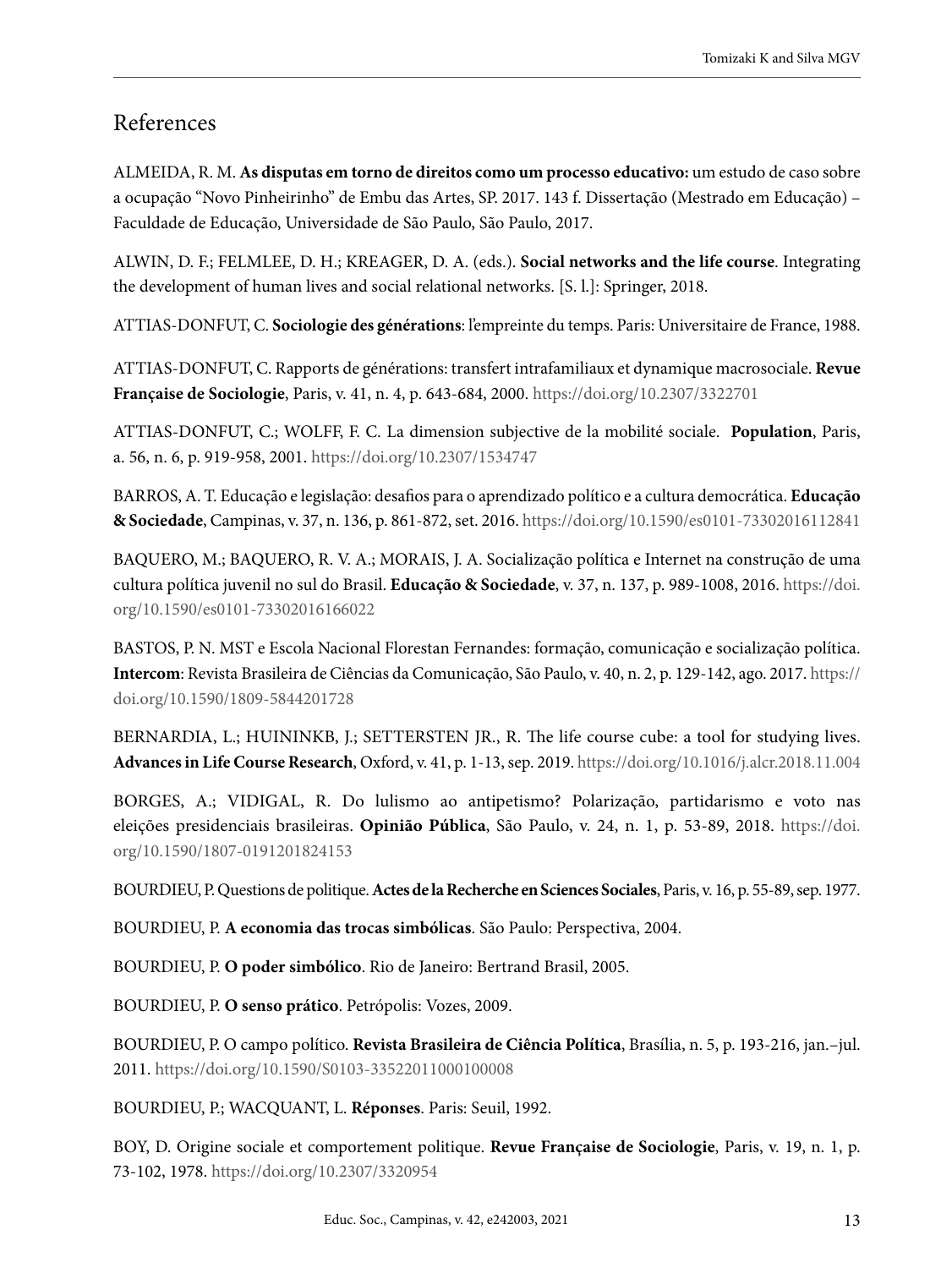BRÉCHON, P. Valeurs de gauche, valeurs de droite et identités religieuses en Europe. **Revue Française de Sociologie**, Paris, v. 47, n. 4, p. 725-753, 2006.<https://doi.org/10.3917/rfs.474.0725>

BRENNER, A. K. Do potencial à ação: o engajamento de jovens em partidos políticos. **Pro-Posições**, Campinas, v. 29, n. 1, p. 239-266, abr. 2018. [https://doi.org/10.1590/1980-6248-2016-012](https://doi.org/10.1590/1980-6248-2016-0120)0

CARVALHO-SILVA, H. H. **A dimensão educativa da luta de mulheres por moradia no Movimento dos Trabalhadores Sem Teto de São Paulo**. 2018. 219 f. Tese (Doutorado em Educação) – Faculdade de Educação, Universidade de São Paulo, São Paulo, 2018.

CASTRO, L. R.; GRISOLIA, F. S. Subjetivação pública ou socialização política? Sobre as articulações entre o "político" e a infância. **Educação & Sociedade**, Campinas, v. 37, n. 137, p. 971-988, dez. 2016. [https://doi.org/10.1590/](https://doi.org/10.1590/es0101-73302016167363) [es0101-73302016167363](https://doi.org/10.1590/es0101-73302016167363)

DARMON, M. **La socialisation**. Paris: Armand Colin, 2015.

DIAS, A. L.; KERBAUY, M. T. M. Engajamento cívico e escolaridade superior: as eleições de 2014 e o comportamento político dos brasileiros. **Revista de Sociologia e Política**, Curitiba, v. 23, n. 56, p. 149-181, 2015. [https://doi.](https://doi.org/10.1590/1678-987315235607) [org/10.1590/1678-987315235607](https://doi.org/10.1590/1678-987315235607)

DUBAR, C. **La socialisation**. Construction des identités sociales et professionnelles. Paris: Armand Colin, 2002.

ELDER JR., G. H.; GIELE, J. Z. (eds.). **The craft of the life course research**. New York: The Guilford Press, 2009. 372 p.

FERRAZ, S. E. Voto e classe: notas sobre alguns estudos recentes. **Opinião Pública**, São Paulo, v. 15, n. 2, p. 451-477, 2009.<https://doi.org/10.1590/S0104-62762009000200007>

FUKS, M. Efeitos diretos, indiretos e tardios: trajetórias da transmissão intergeracional da participação política. **Lua Nova**, São Paulo, n. 83, p. 145-178, 2011.<https://doi.org/10.1590/S0102-64452011000200006>

FUKS, M. Atitudes, cognição e participação política: padrões de influência dos ambientes de socialização sobre o perfil político dos jovens. **Opinião Pública**, São Paulo, v. 18, n. 1, p. 88-108, jun. 2012. [https://doi.org/10.1590/](https://doi.org/10.1590/S0104-62762012000100005) [S0104-62762012000100005](https://doi.org/10.1590/S0104-62762012000100005)

FUKS, M. Explicando os efeitos de programas de socialização política: a experiência do Parlamento Jovem no Brasil. **Opinião Pública**, São Paulo, v. 20, n. 3, p. 425-449, dez. 2014.<https://doi.org/10.1590/1807-01912014203425>

FUKS, M.; CASALECCHI, G. A. Expandindo o conceito de competência política: conhecimento político e atitudes democráticas na América Latina. **Revista de Sociologia e Política**, Curitiba, v. 26, n. 68, p. 61-74, 2018. [https:// doi.](https:// doi.org/10.1590/1678987318266802) [org/10.1590/1678987318266802](https:// doi.org/10.1590/1678987318266802)

FUKS, M. et al. Qualificando a adesão à democracia: quão democráticos são os democratas brasileiros? **Revista Brasileira de Ciência Política**, Brasília, n. 19, p. 199-219, abr. 2016. [https://doi.org/10.1590/0103-335220161908](https://doi.org/10.1590/0103-335220161908 )

FUKS, M.; PAULINO, R. O.; CASALECCHI, G. A. Socialization and political regimes: the impact of generation on support for democracy in Latin America. **Brasilian Political Science Review**, São Paulo, v. 12, n. 1, p. 1-22, 2018. [https://](https://doi.org/10.1590/1981-3821201800010001) [doi.org/10.1590/1981-3821201800010001](https://doi.org/10.1590/1981-3821201800010001)

FUKS, M.; PEREIRA, F. B. Informação e conceituação: a dimensão cognitiva da desigualdade política entre jovens de Belo Horizonte. **Revista Brasileira de Ciências Sociais**, São Paulo, v. 26, n. 76, p. 123-143, jun. 2011. [https://doi.](https://doi.org/10.1590/S0102-69092011000200007) [org/10.1590/S0102-69092011000200007](https://doi.org/10.1590/S0102-69092011000200007)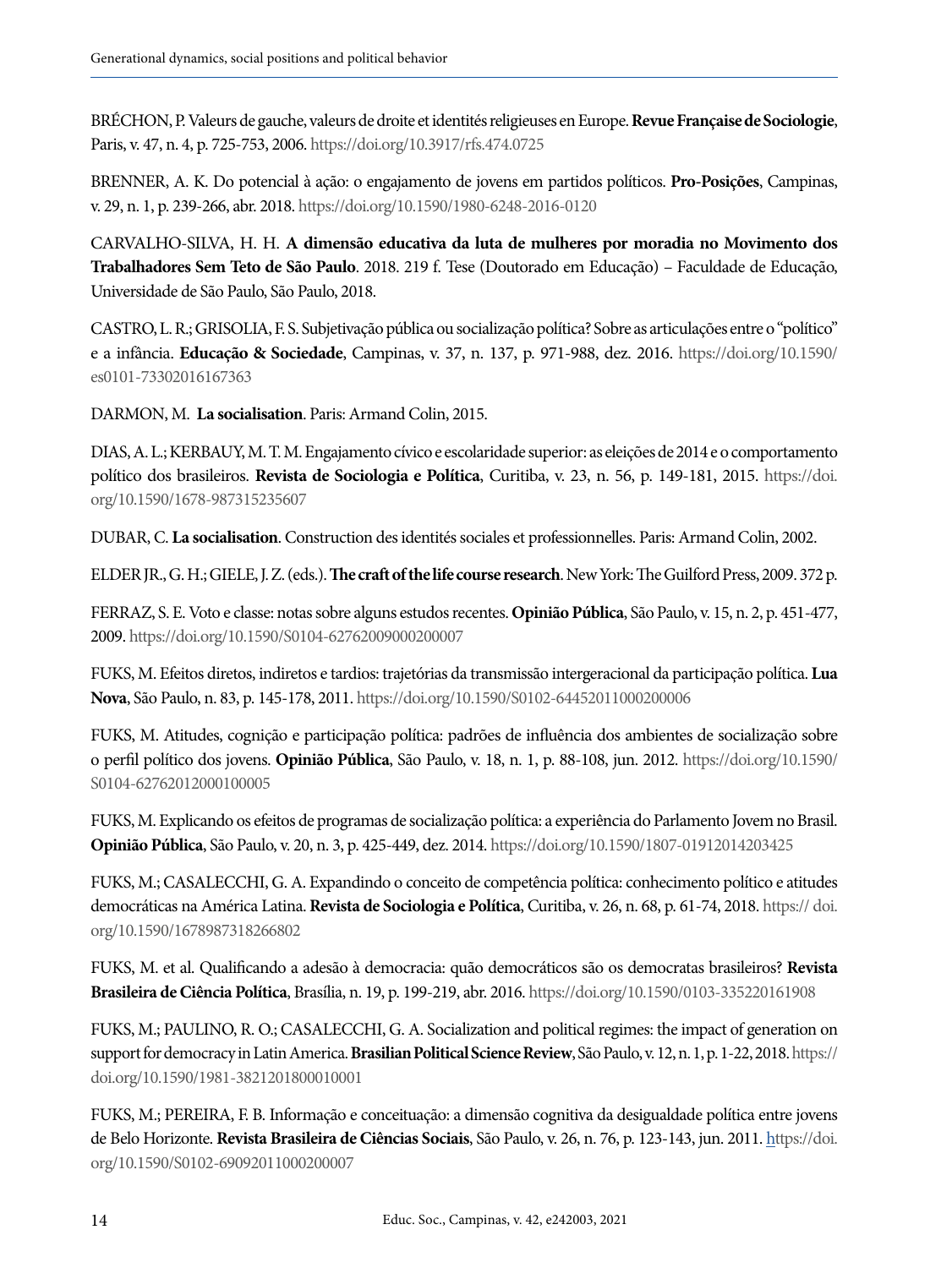FUKS, M.; CASALECCHI, G. A.; RIBEIRO, E. A. Determinantes contextuais da coesão do sistema de crenças democrático: evidências a partir da América Latina. **Revista Brasileira de Ciências Políticas**, São Paulo, Brasília, n. 28, p. 7-32, 2019. <https://doi.org/10.1590/0103-335220192801>

GIMENES, E. R.; BORBA, J. Adesão à democracia e apartidarismo na América Latina: análise multidimensional. **Revista Mediações**, Londrina, v. 24, p. 167-183, 2019. <https://doi.org/10.5433/2176-6665.2019v24n3p167>

GROPPO, L. A.; BORGES, L. F. Grupo evangélico na universidade: práticas formativas, identidade religiosa e relações políticas. **Religião & Sociedade**, Rio de Janeiro, v. 38, n. 3, p. 173-196, dez. 2018. [https://doi.](https://doi.org/10.1590/0100-85872018v38n3cap08) [org/10.1590/0100-85872018v38n3cap08](https://doi.org/10.1590/0100-85872018v38n3cap08)

LAGROYE, J*.* La socialisation politique. La pensée vivante d'Annick Percheron. **Revue Française de Science Politique**, Paris, a. 44, n. 1, p. 129-136, 1994.

LAHIRE, B. **Le travail sociologique de Pierre Bourdieu**. Dettes e critiques. Paris: La Découverte, 2001.

LIMA, A. M. P. Limites da tolerância na educação para a democracia: o programa Câmara Mirim – Plenário. **Educação e Pesquisa**, São Paulo, v. 46, e213265, 2020. <https://doi.org/10.1590/s1678-4634202046213265>

MANNHEIM, K. (1928). **Le problème des générations**. Paris: Nathan, 1990.

MARTINS, L. M.; BARROS, A. T. Juventude e educação para a democracia: relatos de egressos do Parlamento Jovem Brasileiro. **Revista de Sociologia e Política**., v. 26, n. 66, p. 49-78, jun. 2018. [https://doi.](https://doi.org/10.1590/1678-987318266603) [org/10.1590/1678-987318266603](https://doi.org/10.1590/1678-987318266603)

MAYER, N. *In memoriam*: l'apport d'Annick Percheron à la sociologie. **Revue Française de Sociologie**, Paris, v. 1, n. 34, p. 125-133, 1993.

MORENO, G. G. Juventude e vida associativa nas periferias de São Paulo. **Caderno CRH**, Salvador, v. 31, n. 84, p. 581-599, dez. 2018. <https://doi.org/10.1590/s0103-49792018000300010>

MUXEL, A. **Moi, toi et la politique**: amour et convictions. Paris: Seuil, 2008.

MUXEL, A. **La politique au fil de l'âge***.* Paris: Presses de Sciences Po, 2011. 312 p.

MUXEL, A. La politique dans la chaîne des générations. Quelle place et quelle transmission? **Revue de l'OFCE**, Paris, v. 2, n. 156, p. 29-41, 2018.<https://doi.org/10.3917/reof.156.0029>

MUXEL, A.; PERCHERON, A. Histoires politiques de famille: premières illustrations. **Life Stories**. Paris: Presses de Science Po, 1985. v. 1.

NICO, M. **Transição biográfica inacabada**. Transições para a vida adulta em Portugal e na Europa na perspectiva do curso de vida. 2011. 361 f. Tese (Doutorado em Sociologia) – Iscte, Instituto Universitário de Lisboa, Lisboa, 2011.

OKADO, L. T. A.; RIBEIRO, E. A.; LAZARE, D. C. M. Partidarismo, ciclos de vida e socialização política no Brasil. **Pro-Posições**, Campinas, v. 29, n. 1, p. 267-295, abr. 2018. [https://doi.org/10.1590/1980-6248-2016-0063](https://doi.org/10.1590/1980-6248-2016-0063 )

OLIVEIRA, M. A.; BIANCHINI, P. Educação Política no Brasil e na Itália, duas histórias, muitos problemas comuns. **História da Educação**, Porto Alegre, v. 21 n. 52, p. 274-294, maio–ago., 2017. [https://doi.](https://doi.org/10.1590/2236-3459/69712) [org/10.1590/2236-3459/69712](https://doi.org/10.1590/2236-3459/69712)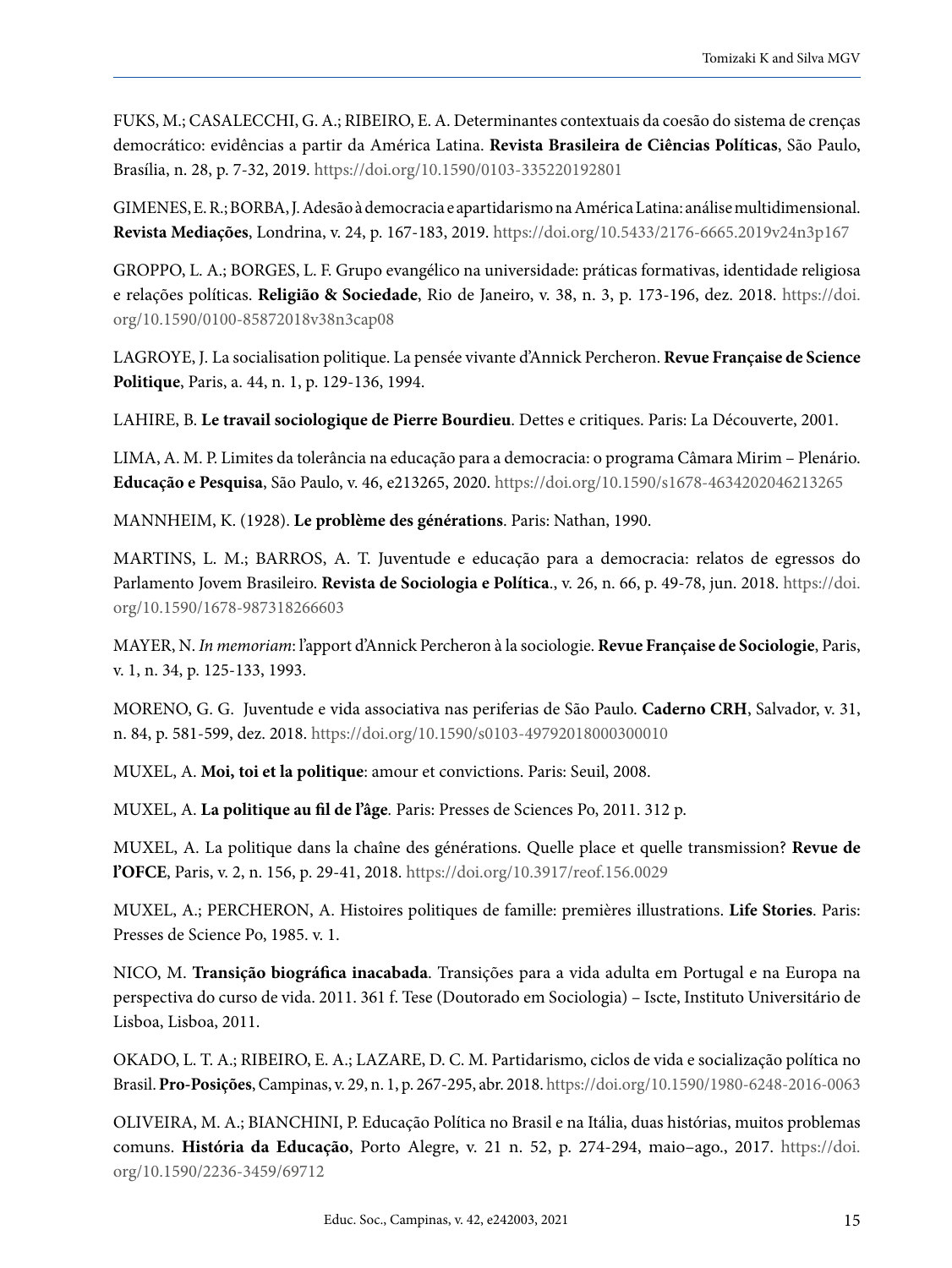ORTEGA y GASSET, J. (1923). **El tema de nuestro tiempo**. Madrid: Revista de Occidente, 1981.

PEIXOTO, V.; RENNÓ, L. Mobilidade social ascendente e voto: as eleições presidenciais de 2010 no Brasil. **Opinião Pública**, São Paulo, v. 17, n. 2, p. 304-332, nov. 2011. [https://doi.org/10.1590/](https://doi.org/10.1590/S0104-62762011000200002) [S0104-62762011000200002](https://doi.org/10.1590/S0104-62762011000200002)

PENNA, F. A. Programa "Escola sem Partido": uma ameaça à educação emancipadora. In: GABRIEL, C; MONTEIRO, A.; MARTINS, M. (org.), **Narrativas do Rio de Janeiro nas aulas de história**. Rio de Janeiro: Mauad, 2016. p. 43-58.

PERCHERON, A. **L'univers politique des enfants**. Paris: Armand Colin/Presses de la Fondation Nationale de Science Politique, 1974.

PERCHERON, A. Socialisation et tradition: transmission et invention du politique*.* **Pouvoirs**, 1987. p. 43-51. (n. 42: La tradition politique.)

PERCHERON, A. Histoires politiques de famille: premières illustrations. **Life Stories**. Paris: Presses de Sciences Po, 1988. v. 4.

PERCHERON, A. **La socialisation politique**. Paris: Armand Colin, 1993.

PETERS, G. Habitus, reflexividade e neo-objetivismo na teoria da prática de Pierre Bourdieu. **Revista Brasileira de Ciências Sociais**, São Paulo, v. 28, n. 83, p. 47-71, out. 2013.<https://doi.org/10.1590/S0102-69092013000300004>

PEUGNY, C. La mobilité sociale descendante et ses conséquences politiques: recomposition de l'univers de valeurs et préférence partisane. **Revue Française de Sociologie**, Paris, v. 47, n. 3, p. 443- 478, 2006. [https://](https://doi.org/10.3917/rfs.473.0443) [doi.org/10.3917/rfs.473.0443](https://doi.org/10.3917/rfs.473.0443)

PEUGNY, C. La dynamique générationnelle de la mobilité sociale. **Idées Économiques et Sociales**, Paris, v. 1, n. 175, p. 18-24, 2014. <https://doi.org/10.3917/idee.175.0018>

RENNÓ, L.; TURGEON, M. A psicologia política das classes sociais no Brasil: atributos das atitudes políticas por estratificação e mobilidade social. **Dados**, Rio de Janeiro, v. 59, n. 1, p. 11-52, mar. 2016. [https://doi.](https://doi.org/10.1590/00115258201670) [org/10.1590/00115258201670](https://doi.org/10.1590/00115258201670)

RENNÓ, L.; BORBA, J. Tolerância política no Brasil recente: evolução de indicadores e condicionantes. **Caderno CRH**, Salvador, v. 32, n. 87, p. 641-657, set. 2019. <https://doi.org/10.9771/ccrh.v32i87.23749>

RIBEIRO, E. Sentimentos partidários e atitudes políticas entre os brasileiros. **Opinião Pública**, São Paulo, v. 17, n. 2, p. 333-368, 2011.<https://doi.org/10.1590/S0104-62762011000200003>

RIBEIRO, E.; CARREIRÃO, Y.; BORBA, J. Sentimentos partidários e antipetismo: condicionantes e covariantes. **Opinião Pública**, São Paulo, v. 22, n. 3, p. 603-637, 2016. [https://doi.org/10.1590/](https://doi.org/10.1590/1807-01912016223603) [1807-01912016223603](https://doi.org/10.1590/1807-01912016223603)

ROCHA, E. F. Espaço social e estrutura de classes em regiões metropolitanas brasileiras. **Sociedade e Estado**, Brasília, v. 33, n. 3, p. 779-801, 2018. <https://doi.org/10.1590/s0102-6992-201833030006>

ROCHA, E. F. Atitudes políticas e mundos semânticos: um estudo qualitativo sobre a racionalidade aquém das ideologias políticas. **Civitas** – Revista de Ciências Sociais, Partenon, v. 20, n. 1, p. 85-97, 2020. [https://](https://doi.org/10.15448/1984-7289.2020.1.29912) [doi.org/10.15448/1984-7289.2020.1.29912](https://doi.org/10.15448/1984-7289.2020.1.29912)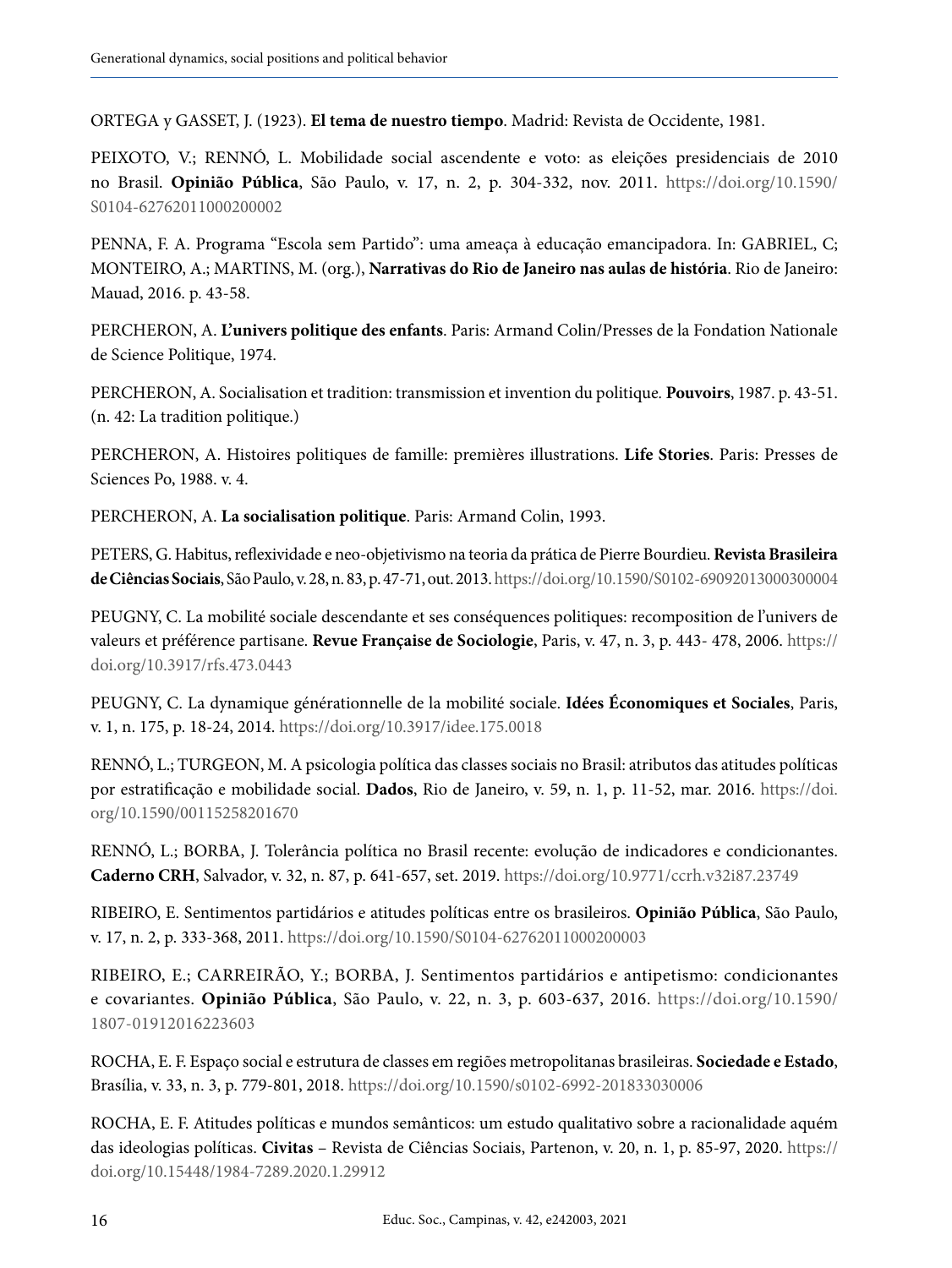RODRIGUES, F. C. Educação e luta pela terra no Brasil: a formação política no Movimento dos Trabalhadores Rurais Sem Terra. **Educação & Sociedade**, Campinas, v. 38, n. 138, p. 27-44, jan. 2017. [https://doi.org/10.1590/](https://doi.org/10.1590/es0101-73302017165251) [es0101-73302017165251](https://doi.org/10.1590/es0101-73302017165251)

SAMPAIO, T.; SIQUEIRA, M. Impacto da educação cívica sobre o conhecimento político: a experiência do programa Parlamento Jovem de Minas Gerais. **Opinião Pública**, São Paulo, v. 19, n. 2, p. 380-402, nov. 2013. <https://doi.org/10.1590/S0104-62762013000200006>

SAMUELS, D. As bases do petismo. **Opinião Pública**, São Paulo, v. 10, n. 2, p. 221-241, 2004. [https://doi.](https://doi.org/10.1590/S0104-62762004000200002) [org/10.1590/S0104-62762004000200002](https://doi.org/10.1590/S0104-62762004000200002)

SCHLEGEL, R. **Educação e comportamento político**. Os retornos decrescentes da escolarização brasileira recente. 2010. 324 f. Tese (Doutorado em Ciências Políticas) – Faculdade de Educação, Universidade de São Paulo, São Paulo, 2010.

SEVERO, R. G.; GONCALVES, S. R. V; ESTRADA, R. D. A rede de difusão do movimento Escola Sem Partido no Facebook e Instagram: conservadorismo e reacionarismo na conjuntura brasileira. **Educação & Realidade**, Porto Alegre, v. 44, n. 3, 2019. <https://doi.org/10.1590/2175-623684073>

SINGER, A. Os sentidos do Lulismo. **Reforma gradual e pacto conservador**. São Paulo: Companhia das Letras, 2012.

SINGER, A. O lulismo em crise. **Um quebra-cabeças do período Dilma (2011-2016)**. São Paulo: Companhia das Letras, 2018.

SINGLY, F. A Apropriação da herança cultural. **Educação & Realidade**, Porto Alegre, v. 34, n. 1, p. 9-32, 2009.

SILVA, T. M. Nem tão "Flamengo": questões de posição e o voto no Brasil. **Revista de Sociologia e Política**, v. 27, n. 69, 2019.<https://doi.org/10.1590/1678-987319276905>

SILVA, M. G. V. **Ferrazópolis**: um bairro, duas gerações e a política. 2017. 233f. Tese (Doutorado em Educação) – Faculdade de Educação, Universidade de São Paulo, São Paulo, 2017.

SILVA, M. G. V.; TOMIZAKI, K. O sonho de ser metalúrgico: dimensões da vivência juvenil no ABC Paulista. **Linhas Críticas,** Brasília, v. 22, p. 86-109, 2016.<https://doi.org/10.26512/lc.v22i47.4783>

TERRON, S. L.; SOARES, G. A. D. As bases eleitorais de Lula e do PT: do distanciamento ao divórcio. **Opinião Pública**, São Paulo, v. 16, n. 2, p. 310-337, 2010. <https://doi.org/10.1590/S0104-62762010000200002>

TOMIZAKI, K. Abordagem geracional no estudo das relações entre família e escola. In: ROMANELLI, G.; NOGUEIRA, M. A.; ZAGO, N. (orgs.). **Família & Escola** – novas perspectivas de análise.Petrópolis: Vozes, 2013. p 83-106.

TOMIZAKI, K.; CARVALHO-SILVA, H. H.; SILVA, M. G. V. Socialização política e politização entre famílias do movimento dos trabalhadores sem teto. **Educação & Sociedade**, Campinas, v. 37, n. 137, p. 935-954, 2016. <https://doi.org/10.1590/es0101-73302016166488>

TOMIZAKI, K.; DANILIAUSKAS, M. A pesquisa sobre educação, juventude e política: reflexões e perspectivas**. Pro-Posições**, Campinas, v. 29, n. 1, p. 214-238, abr. 2018. <https://doi.org/10.1590/1980-6248-2016-0126>

VANDENBERGHE, F. Os pós-bourdieusianos: retrato de uma família disfuncional. In: VANDENBERGHE, F.; VÉRAN, J. (orgs.). **Além do habitus** – Teoria social pós-bourdieusiana. Rio de Janeiro: 7Letras, 2016.